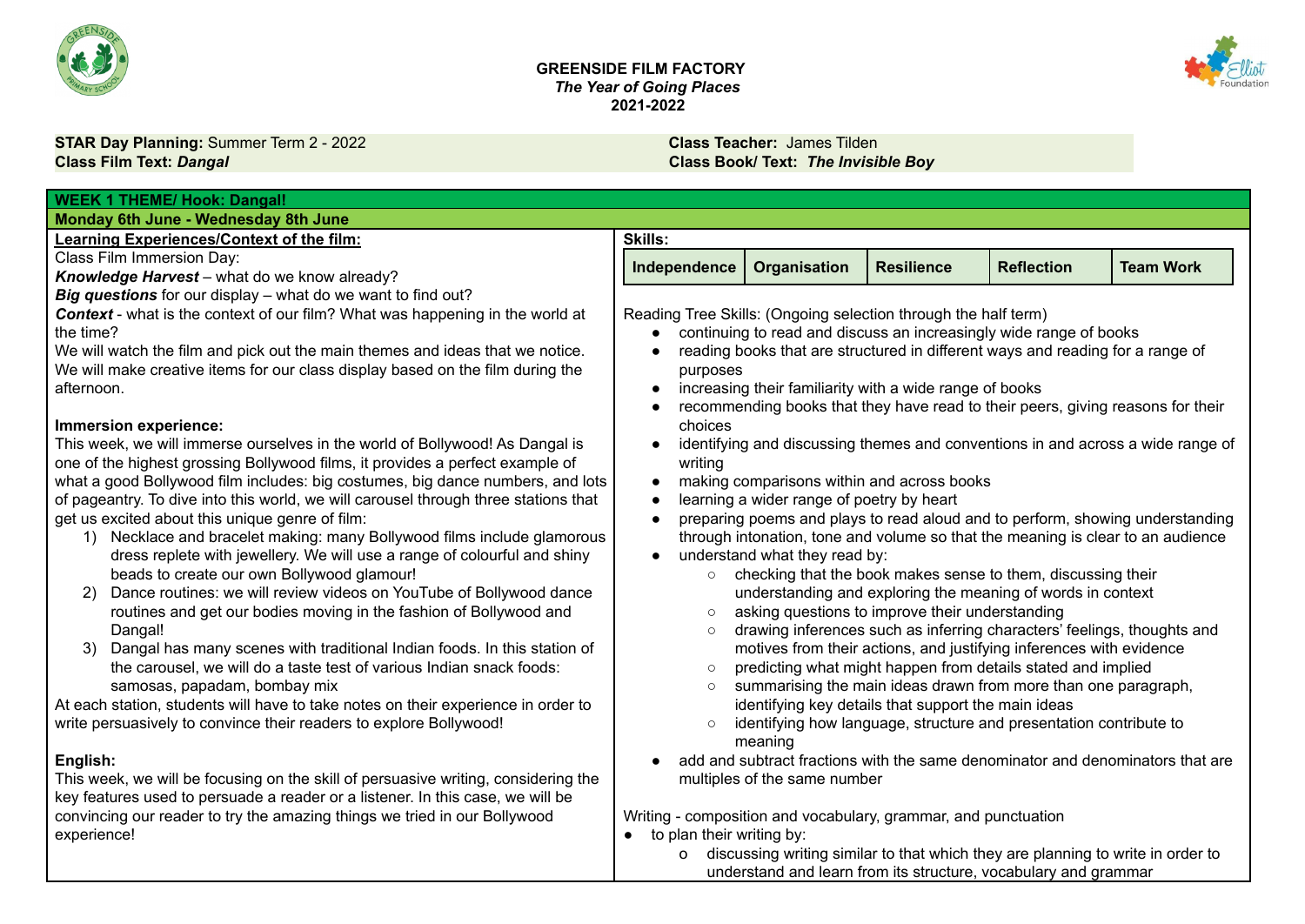| <b>Writing Experience:</b>                                                          | o discussing and recording ideas                                                        |
|-------------------------------------------------------------------------------------|-----------------------------------------------------------------------------------------|
| <b>Exploring Bollywood advertisements</b>                                           | to draft and write by:                                                                  |
| Students will have to use their immersive experience and their persuasive           | o composing and rehearsing sentences, progressively building a varied and rich          |
| language skills in order to create a written advertisement on Bollywood. They       | vocabulary and an increasing range of sentence structures                               |
| will write paragraphs on each one of their experiences using their GPS of the       | organising paragraphs around a theme<br>o                                               |
| week to convince their readers to explore Bollywood. We will look at                | in narratives, creating settings, characters, and plot<br>o                             |
| advertisements of the past and see how many advertisements (especially in           | in non-narrative material, using simple organisational devices [headings and<br>o       |
| magazines) used to contain write-ups convincing their audience.                     | sub-headings]                                                                           |
|                                                                                     | to evaluate and edit by                                                                 |
| GPS:                                                                                | assessing the effectiveness of their own and others' writing and suggesting<br>0        |
| Persuasive language, focusing on: imperative verbs, rhetorical questions,           | improvements                                                                            |
| repetition. Students will answer a series of exercise questions based on            | proposing changes to grammar and vocabulary to improve consistency,<br>$\Omega$         |
| persuasive language.                                                                | including the accurate use of pronouns in sentences                                     |
|                                                                                     | using persuasive language, including imperative verbs, rhetorical questions, repetition |
|                                                                                     |                                                                                         |
| <b>Reading Tree:</b>                                                                |                                                                                         |
| 2b: retrieve and record information / identify key details from fiction and         | Maths- multiplication                                                                   |
| non-fiction                                                                         | to recall multiplication and division facts for multiplication tables up to 12 x 12     |
| This week, we will look at examples of persuasive writing, such as class debate     | to use place value, known and derived facts to multiply and divide mentally,            |
| pieces and persuasive arguments. We will retrieve and record a range of             | including multiplying by 0 and 1; dividing by 1; multiplying together three numbers     |
| features from these examples, thinking critically about how they contribute to the  | to solve problems involving multiplying and adding                                      |
| overall genre of persuasive writing.                                                | to use reasoning and problem solving skills to solve problems with increasing           |
|                                                                                     | difficulty                                                                              |
| Maths in the Movies / STEAM:                                                        |                                                                                         |
| Recapping our learning of Spring Term Crew: what do we know already about           | Science - Soil Project                                                                  |
| soil? Before we dive into the soil project, we will create a mind map of soil,      | asking relevant questions and using different types of scientific enquiries to          |
| carefully considering what we already learnt, what soil looks like, what problems   | answer them                                                                             |
| exist with soil globally, what crops does the world rely on that come directly from | retrieving prior knowledge of soil and regenerative farming techniques                  |
| soil, etc. From there, students will create collages of soil, including key words   |                                                                                         |
| and phrases we already learnt (regenerative agriculture, the magic machine,         | Art, craft, and design                                                                  |
| milpa, monocropping, fertilisers, pesticides, etc.). Students will also include     | produce creative work, exploring their ideas and recording their experiences            |
| questions about soil that they want to know from this half-term's learning: what is | evaluate and analyse creative works using the language of art, craft and design         |
| really in soil, for example? This will essentially be a knowledge harvest that      |                                                                                         |
| displays our pre-knowledge of soil and what more we wish to expand upon in          |                                                                                         |
|                                                                                     |                                                                                         |
| this learning.                                                                      |                                                                                         |
|                                                                                     |                                                                                         |
| Maths:                                                                              |                                                                                         |
| This week, we will focus on our times tables, preparing ourselves for our           |                                                                                         |
| government MTC and for training for Dangal! Students will carousel through a        |                                                                                         |
| range of activities that deal with multiplication and division. They will have a    |                                                                                         |
| scorecard with them for Dangal points at each station                               |                                                                                         |
| 1) Rolling dice to multiply the numbers together. Students will roll a die:         |                                                                                         |
| they will add the numbers together and do that amount of jumping jacks;             |                                                                                         |
| when they finish the jumping jacks, they will have to multiply their                |                                                                                         |
| numbers together. They will get a point for however many sets of these              |                                                                                         |
| they can do.                                                                        |                                                                                         |

2) Bus stop division: with Mr Tilden, students will recap and learn the bus stop method of division. For each answer they get, they will have to do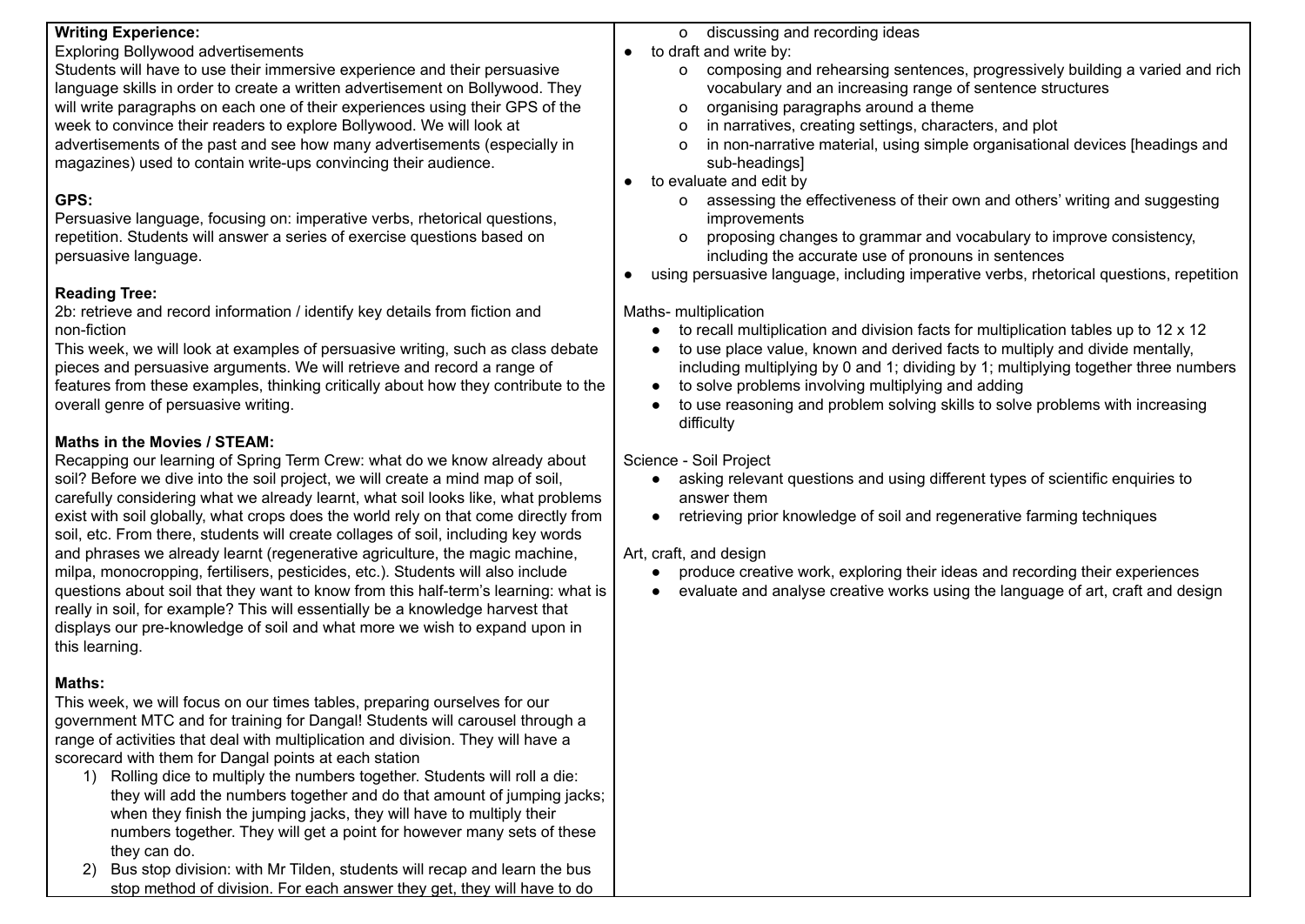| lunges for the amount of seconds that their answer is. They will get<br>points for however many sets of these they can do.<br>Quick fire multiplication in reverse. Students will have to give the<br>questions to answers. 54, 48, 21, 77 what two numbers are multiplied<br>in each case to get these answers? Students will get points for however<br>many of these they get correct.<br><b>Arithmetic:</b><br>Short division                                                                                                                                                                                                                                                                                                                                                                                                                                                                      |                                                                                                                                                                                                                                                                                                                                                                                                                                                                                                                                                                                                                                                                                                                                                                                                                                                                                                                                                                                                                      |
|-------------------------------------------------------------------------------------------------------------------------------------------------------------------------------------------------------------------------------------------------------------------------------------------------------------------------------------------------------------------------------------------------------------------------------------------------------------------------------------------------------------------------------------------------------------------------------------------------------------------------------------------------------------------------------------------------------------------------------------------------------------------------------------------------------------------------------------------------------------------------------------------------------|----------------------------------------------------------------------------------------------------------------------------------------------------------------------------------------------------------------------------------------------------------------------------------------------------------------------------------------------------------------------------------------------------------------------------------------------------------------------------------------------------------------------------------------------------------------------------------------------------------------------------------------------------------------------------------------------------------------------------------------------------------------------------------------------------------------------------------------------------------------------------------------------------------------------------------------------------------------------------------------------------------------------|
| <b>Class display:</b><br>Our biggest questions about Dangal and our back wall display, which will consist<br>of the bracelets we made during our immersion experience as well as<br>Bollywood-style decorations, such as flowers, balloons (using tissue paper)<br>made by students<br>Art:<br>This week, we will explore pop art, including and especially that of Andy Warhol.<br>The intention of this is to think about how pop art was a uniquely<br>Hollywood-esque type of art, and how we can translate this art to the stars of<br>Bollywood.                                                                                                                                                                                                                                                                                                                                                |                                                                                                                                                                                                                                                                                                                                                                                                                                                                                                                                                                                                                                                                                                                                                                                                                                                                                                                                                                                                                      |
| <b>Friday 10th June</b>                                                                                                                                                                                                                                                                                                                                                                                                                                                                                                                                                                                                                                                                                                                                                                                                                                                                               |                                                                                                                                                                                                                                                                                                                                                                                                                                                                                                                                                                                                                                                                                                                                                                                                                                                                                                                                                                                                                      |
| <b>Learning Experiences</b><br><b>Friday Big Write:</b><br>Dangal Diaries #1<br>Each Big Write, students will assume the first person to write as a character in<br>"Dangal." This week, they assume the perspective of Mahavir, an ex-wrestler<br>and the film's patriarch. As the father, students will reflect the beginning<br>moments in the film in which he longs to father a male world-class wrestler, but<br>instead, has only female children. Frustrated by the prospect of never fulfilling<br>his dream to be the coach/father of India's first world champion wrestler,<br>students will retell moments in the film where Mahavir starts to realise that his<br>daughters have wrestling potential after he catches them "thrashing" some<br>neighbourhood boys.<br><b>Messy Maths:</b><br>A range of multiplication and division questions including fluency and reasoning<br>skills. | <b>Skills:</b><br>Writing<br>identifying the audience and purpose of the writing, selecting the appropriate form<br>$\bullet$<br>and using other similar writing as models for their own<br>noting and developing initial ideas, drawing on reading and research where<br>necessary<br>in writing narratives, considering how authors have developed characters and<br>settings in what students have read, listened to or seen performed<br>selecting appropriate grammar and vocabulary, understanding how such choices<br>can change and enhance meaning<br>Maths- multiplication<br>to recall multiplication and division facts for multiplication tables up to 12 x 12<br>to use place value, known and derived facts to multiply and divide mentally,<br>including multiplying by 0 and 1; dividing by 1; multiplying together three numbers<br>to solve problems involving multiplying and adding<br>$\bullet$<br>to use reasoning and problem solving skills to solve problems with increasing<br>difficulty |
| PE/ Sports: (Activities, key skills / techniques)<br>This half term all year groups will be competing in the TEFAT Olympics! This will<br>involve competing in 3 events - Throw, sprint and jump. Students will practice<br>the skills in a carousel of activities before getting the opportunity to record 3 best<br>scores in each event in a mini Olympics. Scores will be recorded for team and                                                                                                                                                                                                                                                                                                                                                                                                                                                                                                   | Physical education<br>develop competence to excel in a broad range of physical activities<br>$\bullet$<br>are physically active for sustained periods of time<br>engage in competitive sports and activities                                                                                                                                                                                                                                                                                                                                                                                                                                                                                                                                                                                                                                                                                                                                                                                                         |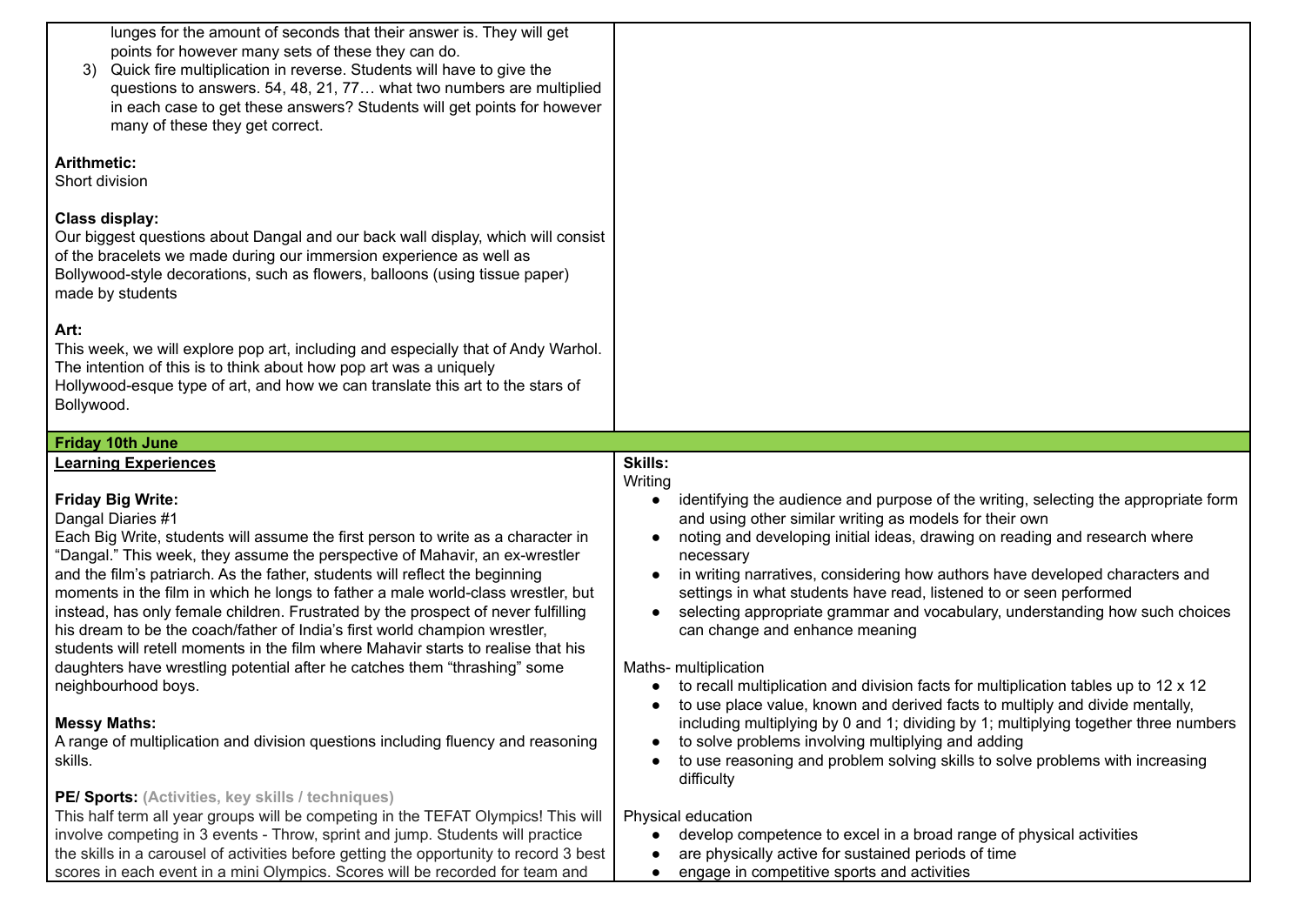| individual winners. Each week will be an opportunity to further develop their<br>skills to beat their personal bests!<br>Throwing - Key techniques: Timing their run up, releasing at a 45 degree angle,<br>using their other arm to help balance and as a guide, using explosive power<br>from the whole body and following through.<br>Sprinting - Key techniques: Stable starting position, weight forwards, looking<br>straight ahead, staying in the lane, elbows bent and pumping, accelerating over<br>the finish line.<br>Standing Jump - Key techniques: Both feet on the edge of the line, swinging<br>arms back and forwards to gain momentum, push off from low down at 45<br>degrees, extending from the knees fully, throwing arms through to fully | lead healthy, active lives<br>use running and jumping in movement and isolation<br>develop flexibility, strength, technique, control and balance<br>compare their performances with previous ones and demonstrate improvement to<br>achieve their personal best |
|-------------------------------------------------------------------------------------------------------------------------------------------------------------------------------------------------------------------------------------------------------------------------------------------------------------------------------------------------------------------------------------------------------------------------------------------------------------------------------------------------------------------------------------------------------------------------------------------------------------------------------------------------------------------------------------------------------------------------------------------------------------------|-----------------------------------------------------------------------------------------------------------------------------------------------------------------------------------------------------------------------------------------------------------------|
| extended, landing on both feet only stepping forwards.                                                                                                                                                                                                                                                                                                                                                                                                                                                                                                                                                                                                                                                                                                            |                                                                                                                                                                                                                                                                 |
|                                                                                                                                                                                                                                                                                                                                                                                                                                                                                                                                                                                                                                                                                                                                                                   |                                                                                                                                                                                                                                                                 |
| <b>WEEK 2 THEME/ Hook: Beginnings</b>                                                                                                                                                                                                                                                                                                                                                                                                                                                                                                                                                                                                                                                                                                                             |                                                                                                                                                                                                                                                                 |
| Monday 13th June - Wednesday 15th June                                                                                                                                                                                                                                                                                                                                                                                                                                                                                                                                                                                                                                                                                                                            |                                                                                                                                                                                                                                                                 |

#### **Learning Experiences/Context of the film:**

The film opens with world-class wrestling scenes. India's presence on this stage is lacking and Mahavir is frustrated: he wants India to win the Commonwealth Games but given that he only has daughters, he feels he will never be able to father a true world-class wrestler. His daughters feel this slight resentment, but when they are found to have beaten some neighbourhood boys, Mahavir realises their potential. The girls now face immense pressure to live up to their father's expectations of becoming wrestlers. They are forced to fulfil his dream and transform their look, while being laughed at by villagers. And while they do this, the backdrop of Indian culture is ever-present: the streets, the clothing styles, and especially the food. This week, we will focus on the latter.

#### **Immersion experience:**

#### Trip to Brick Lane!

This week, we will take a trip on the Central line to Liverpool Street and then head over to Brick Lane to discover the Indian culture that has historically settled in London. Our goal will be to go on a scavenger hunt (pre-created by Mr Tilden examining the area himself) that finds as many Indian and East Asian influences as we can, with questions like: how many Indian restaurants can you find? What menu items do you see at these restaurants? Can you find any signs or symbols in Hindi? What blue plaques can you see and are they relevant to Indian heritage in London? As part of our scavenger hunt, we will also have to pick up the key ingredients for curry, including spices and vegetables, in order to make our curry for school lunches and to write our curry recipes!

| <b>Skills:</b>                                                                                                                                                                                                                                                                                                                                                                                                                                                                                                      |                                                                                                                                                                                       |                   |                   |                  |
|---------------------------------------------------------------------------------------------------------------------------------------------------------------------------------------------------------------------------------------------------------------------------------------------------------------------------------------------------------------------------------------------------------------------------------------------------------------------------------------------------------------------|---------------------------------------------------------------------------------------------------------------------------------------------------------------------------------------|-------------------|-------------------|------------------|
| Independence                                                                                                                                                                                                                                                                                                                                                                                                                                                                                                        | <b>Organisation</b>                                                                                                                                                                   | <b>Resilience</b> | <b>Reflection</b> | <b>Team Work</b> |
| Reading Tree Skills: (Ongoing selection through the half term)<br>continuing to read and discuss an increasingly wide range of books<br>reading books that are structured in different ways and reading for a range of<br>purposes<br>increasing their familiarity with a wide range of books<br>recommending books that they have read to their peers, giving reasons for their<br>$\bullet$<br>choices<br>identifying and discussing themes and conventions in and across a wide range of<br>$\bullet$<br>writing |                                                                                                                                                                                       |                   |                   |                  |
| making comparisons within and across books<br>$\bullet$<br>learning a wider range of poetry by heart<br>$\bullet$<br>preparing poems and plays to read aloud and to perform, showing understanding<br>$\bullet$<br>through intonation, tone and volume so that the meaning is clear to an audience<br>understand what they read by:<br>$\bullet$                                                                                                                                                                    |                                                                                                                                                                                       |                   |                   |                  |
| $\circ$<br>$\circ$                                                                                                                                                                                                                                                                                                                                                                                                                                                                                                  | checking that the book makes sense to them, discussing their<br>understanding and exploring the meaning of words in context<br>asking questions to improve their understanding        |                   |                   |                  |
| $\circ$                                                                                                                                                                                                                                                                                                                                                                                                                                                                                                             | drawing inferences such as inferring characters' feelings, thoughts and<br>motives from their actions, and justifying inferences with evidence                                        |                   |                   |                  |
| $\circ$<br>$\circ$                                                                                                                                                                                                                                                                                                                                                                                                                                                                                                  | predicting what might happen from details stated and implied<br>summarising the main ideas drawn from more than one paragraph,<br>identifying key details that support the main ideas |                   |                   |                  |
| $\circ$                                                                                                                                                                                                                                                                                                                                                                                                                                                                                                             | identifying how language, structure and presentation contribute to<br>meaning                                                                                                         |                   |                   |                  |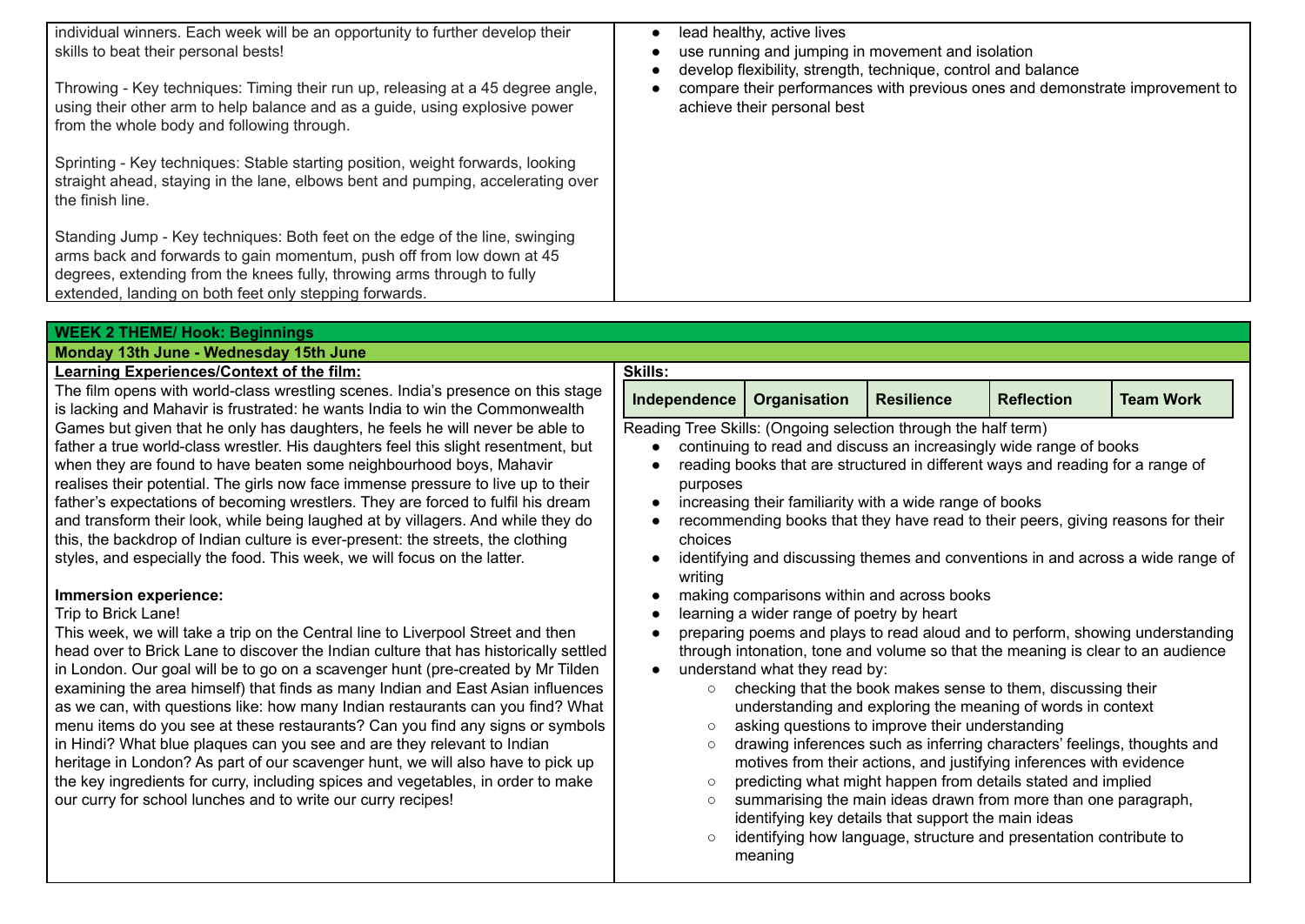| English:<br>This week, we will write curry recipes based on our experience immersing<br>ourselves in Indian culture in East London, Brick Lane, and on the experience of                                                                                                                                                                                                                                       | add and subtract fractions with the same denominator and denominators that are<br>multiples of the same number                                                                                                                                                                                                                         |
|----------------------------------------------------------------------------------------------------------------------------------------------------------------------------------------------------------------------------------------------------------------------------------------------------------------------------------------------------------------------------------------------------------------|----------------------------------------------------------------------------------------------------------------------------------------------------------------------------------------------------------------------------------------------------------------------------------------------------------------------------------------|
| actually preparing these recipes for the school!                                                                                                                                                                                                                                                                                                                                                               | Writing - composition and vocabulary, grammar, and punctuation<br>to plan their writing by:                                                                                                                                                                                                                                            |
| <b>Writing Experience:</b><br>Influenced by our experience of the history of Brick Lane and East London, we<br>will write recipes for curry, but with a backstory regarding the historical<br>significance of curry and how it has become an international export (much like<br>how Geeta and Babita's wrestling has influenced the world). We will use our                                                    | discussing writing similar to that which they are planning to write in order to<br>O<br>understand and learn from its structure, vocabulary and grammar<br>discussing and recording ideas<br>$\circ$<br>to draft and write by:<br>$\bullet$<br>composing and rehearsing sentences, progressively building a varied and rich<br>$\circ$ |
| scavenger hunts to inform this along with research online, taking relevant notes<br>on curry, in order to write an in-depth introduction to our curry recipes. Finally,<br>we will write these introductions, ingredients, instructions, and any final<br>recommendations on how to eat the curry/what to eat it with.                                                                                         | vocabulary and an increasing range of sentence structures<br>organising paragraphs around a theme<br>0<br>in narratives, creating settings, characters, and plot<br>o<br>in non-narrative material, using simple organisational devices [headings and<br>o<br>sub-headings]                                                            |
| GPS:<br>Fronted adverbials for instructions<br>Students will expand on their prior learning of fronted adverbials to use them in                                                                                                                                                                                                                                                                               | to evaluate and edit by<br>assessing the effectiveness of their own and others' writing and suggesting<br>o<br>improvements                                                                                                                                                                                                            |
| giving directions and order in instructional writing. Students will practice a series<br>of questions that challenge them to use fronted adverbials that are longer than<br>singular words (instead of "next", writing "after doing ________,")                                                                                                                                                                | proposing changes to grammar and vocabulary to improve consistency,<br>$\circ$<br>including the accurate use of pronouns in sentences<br>recognising and using fronted adverbials, as they pertain to writing instructions                                                                                                             |
| <b>Reading Tree:</b><br>2f: identify / explain how information / narrative content is related and contributes<br>to meaning as a whole                                                                                                                                                                                                                                                                         | Maths-properties of a shape<br>compare and classify geometric shapes, including quadrilaterals and triangles,<br>based on their properties and sizes<br>identify acute and obtuse angles and compare and order angles up to two right                                                                                                  |
| This week, we will look at a range of recipes with preambles/introductions to the<br>food that is being prepared/cooked. We will think about this genre of<br>instructional writing as a whole and how upon reading it, it can construct an<br>overall meaning: that not only is preparing food important, but the entire process<br>and history of it can help inform how we eat. We will think about how the | angles by size<br>identify lines of symmetry in 2-D shapes presented in different orientations<br>complete a simple symmetric figure with respect to a specific line of symmetry.<br>$\bullet$<br>recognising Roman numerals and the absence of zero                                                                                   |
| structure of the text is set up: why equipment/ingredients might come before<br>instructions, for example.                                                                                                                                                                                                                                                                                                     | Science - Soil Project<br>Ask relevant questions and use different types of scientific enquiries to answer                                                                                                                                                                                                                             |
| Maths in the Movies / STEAM:<br>It is Year 4's turn to take on the school-wide soil project! Many major crops are<br>grown in India such as rice, wheat, pulses, tea, coffee, cotton and jute. Year 4                                                                                                                                                                                                          | them.<br>Make systematic and careful observations.                                                                                                                                                                                                                                                                                     |
| will explore different aspects of regenerative agriculture, a farming technique<br>which was used regularly in India and across the world before countries began<br>to favour large-scale farming and the intensive production of crops.<br>First up; Sand to Soil: Visual evaluation of the soil                                                                                                              | Art, craft, and design<br>produce creative work, exploring their ideas and recording their experiences<br>evaluate and analyse creative works using the language of art, craft and design                                                                                                                                              |
| We will begin our session with exploring what agriculture means.<br>What does regenerative agriculture mean? This week we will discover the five<br>principles of regenerative agriculture and begin to understand the biology of our<br>plants and our soil. We will learn how plants grow and the process of<br>photosynthesis. Additionally, we will study closely what goes on beneath the soil,           |                                                                                                                                                                                                                                                                                                                                        |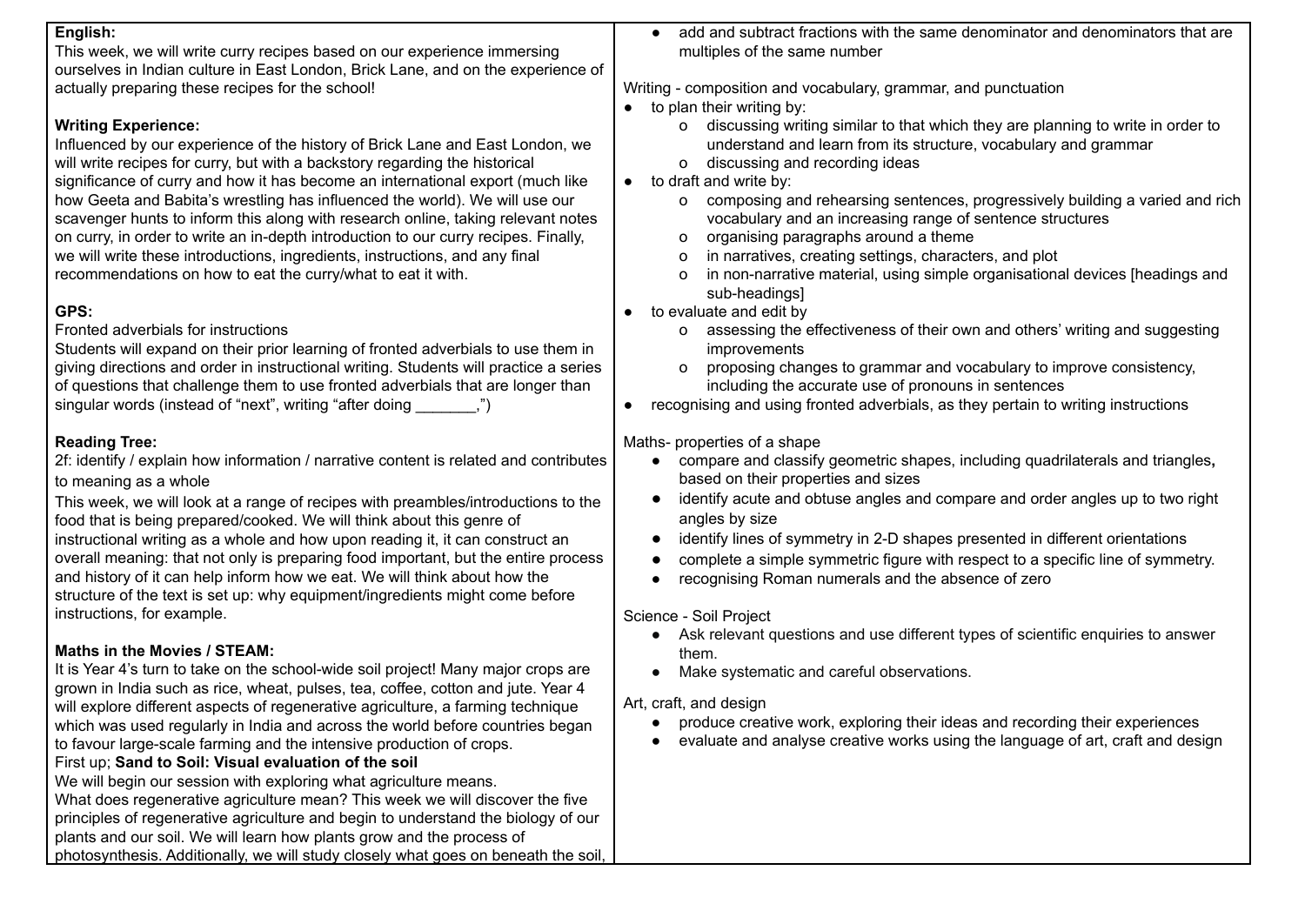discovering the part played by mycorrhizal fungi in providing nutrients, protecting from disease and carbon sequestration. In this test we observe and record how aggregated the soil structure is (aggregation is the crumb structure that naturally occurs in healthy soil). We will dig out a spade full of soil and record what we find on a scoring chart. The scoring scale ranges from 1 – very good structure, to 5 – poor structure. Aggregation is a product of biological action, normally the result of microbes glueing soil particles together into larger clumps (called aggregates). True biological aggregates have a rounded (crumb-like) appearance, like cottage cheese but on a smaller scale. We will also record how the soil feels and smells as well as creating artistic records of what we observe. To do so, we will begin our entries into Book Creator, documenting each week of our soil project learning to use as guides for future students or even other schools!



#### **Maths:**

#### Properties of shapes (lines of symmetry)

The amateur wrestling in the beginning of the film takes place on a range of mats and sandpits, each with their own shapes and dimensions. Geeta and Babita have to adapt to the playing field each time. In order for us to understand how they adapt, we need to think about the properties of shapes. Students will make simple blueprints of a wrestling pit and its surroundings (seating for spectators, for example). Then they will classify (label) these shapes as quadrilaterals or triangles. Finally, they will use mirrors to determine if their shapes are symmetrical and label them if they are.

After this, we will continue our learning of properties of shapes by working on a range of problems, including fluency and reasoning problems. Students will work through tiered worksheets that will progressively apply their skills with representations, word-problems, and open-ended reasoning questions.

*Film Technique of the Week* - music and time in film. Students will discuss how music can enhance certain scenes by adding emotion and gravity. We will look at the numerous time-lapse montages to show how music can also play a role in moving the narrative forward. Students will then create examples of their own montages using iMovie.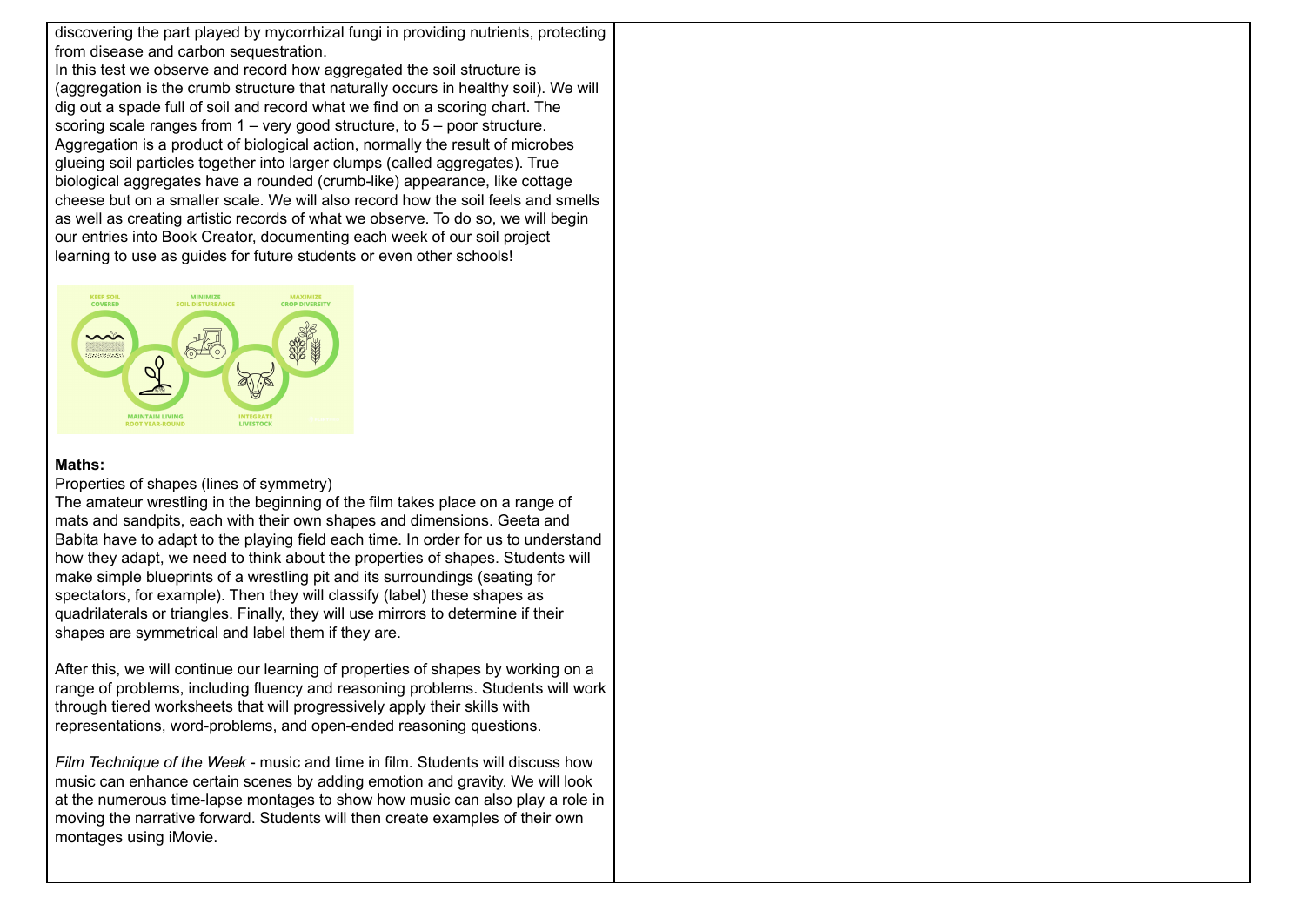| <b>Arithmetic:</b><br>Multiplication and division questions to consolidate before MTC                                                                                                                                                                                                                                                                                                                                                                                                                                                                                                                                                                                                                                                                                                                                                                                                                                                                                                                                                                                                                                                                                                                                                                                                                                                                                                                                                                                                                                                                                 |                                                                                                                                                                                                                                                                                                                                                                                                                                                                                                                                                                                                                                                                                                                                                                                                                                                                                                                                                                                                                                                                                                                                                                                                                                                                                                                                                                                                                                                     |
|-----------------------------------------------------------------------------------------------------------------------------------------------------------------------------------------------------------------------------------------------------------------------------------------------------------------------------------------------------------------------------------------------------------------------------------------------------------------------------------------------------------------------------------------------------------------------------------------------------------------------------------------------------------------------------------------------------------------------------------------------------------------------------------------------------------------------------------------------------------------------------------------------------------------------------------------------------------------------------------------------------------------------------------------------------------------------------------------------------------------------------------------------------------------------------------------------------------------------------------------------------------------------------------------------------------------------------------------------------------------------------------------------------------------------------------------------------------------------------------------------------------------------------------------------------------------------|-----------------------------------------------------------------------------------------------------------------------------------------------------------------------------------------------------------------------------------------------------------------------------------------------------------------------------------------------------------------------------------------------------------------------------------------------------------------------------------------------------------------------------------------------------------------------------------------------------------------------------------------------------------------------------------------------------------------------------------------------------------------------------------------------------------------------------------------------------------------------------------------------------------------------------------------------------------------------------------------------------------------------------------------------------------------------------------------------------------------------------------------------------------------------------------------------------------------------------------------------------------------------------------------------------------------------------------------------------------------------------------------------------------------------------------------------------|
| <b>Mathsdisplay:</b><br>Students' labelled blueprints of amateur wrestling pits will go on display.                                                                                                                                                                                                                                                                                                                                                                                                                                                                                                                                                                                                                                                                                                                                                                                                                                                                                                                                                                                                                                                                                                                                                                                                                                                                                                                                                                                                                                                                   |                                                                                                                                                                                                                                                                                                                                                                                                                                                                                                                                                                                                                                                                                                                                                                                                                                                                                                                                                                                                                                                                                                                                                                                                                                                                                                                                                                                                                                                     |
| Art:<br>This week, we will continue our exploration of pop art but now think about iconic<br>Bollywood stars (analogous to the stardom of Marilyn Monroe) and how we can<br>immortalise them in the tropes of bright colours and oversaturated imagery.<br>Stars we will think of include our own from Dangal, Aamir Khan, as well as Shah<br>Rukh Khan and Sridevi. To do this, we will use the Ultrapop app.                                                                                                                                                                                                                                                                                                                                                                                                                                                                                                                                                                                                                                                                                                                                                                                                                                                                                                                                                                                                                                                                                                                                                        |                                                                                                                                                                                                                                                                                                                                                                                                                                                                                                                                                                                                                                                                                                                                                                                                                                                                                                                                                                                                                                                                                                                                                                                                                                                                                                                                                                                                                                                     |
| <b>Friday 17th June</b>                                                                                                                                                                                                                                                                                                                                                                                                                                                                                                                                                                                                                                                                                                                                                                                                                                                                                                                                                                                                                                                                                                                                                                                                                                                                                                                                                                                                                                                                                                                                               |                                                                                                                                                                                                                                                                                                                                                                                                                                                                                                                                                                                                                                                                                                                                                                                                                                                                                                                                                                                                                                                                                                                                                                                                                                                                                                                                                                                                                                                     |
| <b>Learning Experiences</b><br><b>Friday Big Write:</b><br>Dangal Diaries #2<br>Students will assume the role of Geeta, writing in the first-person. They will<br>focus on her path to stardom, offering her unique opinions and her grappling<br>with femininity in a male-dominated wrestling world. They will be able to retell<br>the story of Dangal but through a female's perspective, detailing the hardships<br>she has faced because of her gender. They will note Geeta's frustration with her<br>father, while simultaneously mentioning her desire to become a champion and<br>fulfil his dream. They will write her narrative up until and including the sub-junior<br>nationals, mentioning her training and discipline and her new life in the spotlight<br>of competition.<br><b>Messy Maths:</b><br>A range of fluency, reasoning, and problem-solving questions based on<br>properties of a shape.<br>PE/ Sports: (Activities, key skills / techniques)<br>The second opportunity for our students to further develop their skills and record<br>their best scores having reflected on their performance from last week. Which<br>element of the technique do they need to improve on? Which team will win with<br>the best average score? Who might go through to the Area competition to<br>represent Greenside? Let's find out!<br>Throwing - Key techniques: Timing their run up, releasing at a 45 degree angle,<br>using their other arm to help balance and as a guide, using explosive power<br>from the whole body and following through. | <b>Skills:</b><br>Writing<br>identifying the audience and purpose of the writing, selecting the appropriate form<br>and using other similar writing as models for their own<br>noting and developing initial ideas, drawing on reading and research where<br>necessary<br>in writing narratives, considering how authors have developed characters and<br>settings in what students have read, listened to or seen performed<br>selecting appropriate grammar and vocabulary, understanding how such choices<br>can change and enhance meaning<br>Maths- properties of a shape<br>compare and classify geometric shapes, including quadrilaterals and triangles,<br>based on their properties and sizes<br>identify acute and obtuse angles and compare and order angles up to two right<br>angles by size<br>identify lines of symmetry in 2-D shapes presented in different orientations<br>complete a simple symmetric figure with respect to a specific line of symmetry.<br>Physical education<br>develop competence to excel in a broad range of physical activities<br>are physically active for sustained periods of time<br>engage in competitive sports and activities<br>lead healthy, active lives<br>use running and jumping in movement and isolation<br>develop flexibility, strength, technique, control and balance<br>compare their performances with previous ones and demonstrate improvement to<br>achieve their personal best |
| Sprinting - Key techniques: Stable starting position, weight forwards, looking<br>straight ahead, staying in the lane, elbows bent and pumping, accelerating over<br>the finish line.                                                                                                                                                                                                                                                                                                                                                                                                                                                                                                                                                                                                                                                                                                                                                                                                                                                                                                                                                                                                                                                                                                                                                                                                                                                                                                                                                                                 |                                                                                                                                                                                                                                                                                                                                                                                                                                                                                                                                                                                                                                                                                                                                                                                                                                                                                                                                                                                                                                                                                                                                                                                                                                                                                                                                                                                                                                                     |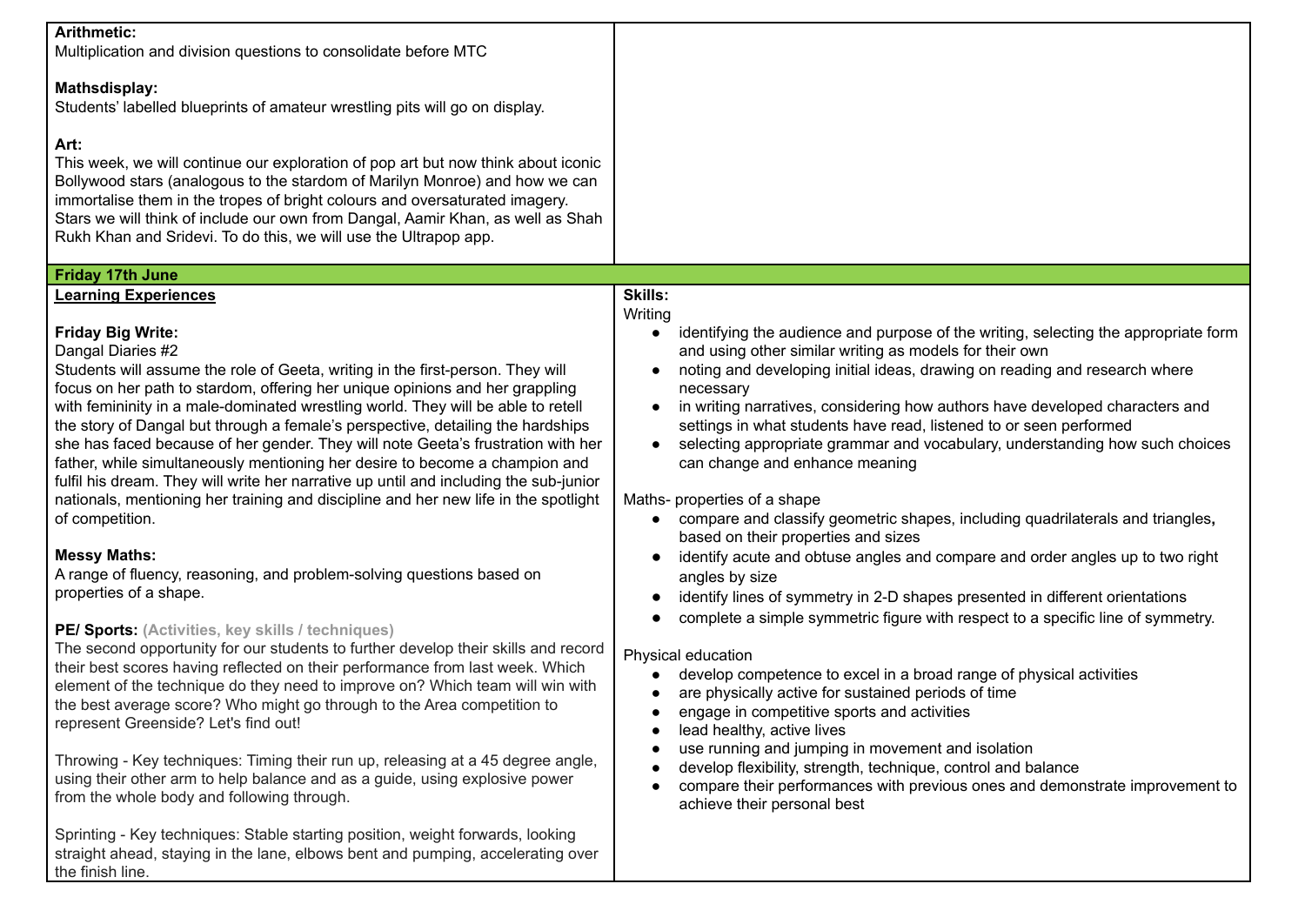Standing Jump - Key techniques: Both feet on the edge of the line, swinging arms back and forwards to gain momentum, push off from low down at 45 degrees, extending from the knees fully, throwing arms through to fully extended, landing on both feet only stepping forwards.

| <b>WEEK 3 THEME/ Hook: Training and Discipline</b><br>Monday 20th June - Wednesday 22nd June | <b>Monday TEFAT Sing Event for 40 choir students</b>                                                  |                                           |                                                         |                                                                                   |                                                                                 |
|----------------------------------------------------------------------------------------------|-------------------------------------------------------------------------------------------------------|-------------------------------------------|---------------------------------------------------------|-----------------------------------------------------------------------------------|---------------------------------------------------------------------------------|
| <b>Learning Experiences/Context of the film:</b>                                             | <b>Skills:</b>                                                                                        |                                           |                                                         |                                                                                   |                                                                                 |
| As the film's pace picks up, we see the father's pressure on his daughters                   |                                                                                                       |                                           |                                                         |                                                                                   |                                                                                 |
| strengthen. He begins to impose strict measures on their diet, their social                  | Independence                                                                                          | Organisation                              | <b>Resilience</b>                                       | <b>Reflection</b>                                                                 | <b>Team Work</b>                                                                |
| interactions, and their sleep habits. His intention to train and discipline his              |                                                                                                       |                                           |                                                         |                                                                                   |                                                                                 |
| daughters is at odds with his wife's desires and his daughters' childhood. The               | Reading Tree Skills: (Ongoing selection through the half term)                                        |                                           |                                                         |                                                                                   |                                                                                 |
| film builds tension showing the draconian measures taken to train the girls. We              |                                                                                                       |                                           |                                                         | continuing to read and discuss an increasingly wide range of books                |                                                                                 |
| learn how intense discipline leads to personal transformation and local stardom,             |                                                                                                       |                                           |                                                         | reading books that are structured in different ways and reading for a range of    |                                                                                 |
| but not without resentment.                                                                  | purposes                                                                                              |                                           |                                                         |                                                                                   |                                                                                 |
|                                                                                              |                                                                                                       |                                           | increasing their familiarity with a wide range of books |                                                                                   |                                                                                 |
| Immersion experience:                                                                        |                                                                                                       |                                           |                                                         |                                                                                   | recommending books that they have read to their peers, giving reasons for their |
| In the film, Geeta and Babita are taught strict training and discipline measures in          | choices                                                                                               |                                           |                                                         |                                                                                   |                                                                                 |
| order to become wrestlers. This discipline leads to refinement of their craft and            |                                                                                                       |                                           |                                                         |                                                                                   | identifying and discussing themes and conventions in and across a wide range of |
| to success overall. This week, we will use the same discipline to take part in an            | writing                                                                                               |                                           |                                                         |                                                                                   |                                                                                 |
| editing carousel to refine our writing, GPS, and editing skills. The class will move         | $\bullet$                                                                                             |                                           | making comparisons within and across books              |                                                                                   |                                                                                 |
| around stations, focusing on different parts of the editing and writing process.             |                                                                                                       | learning a wider range of poetry by heart |                                                         |                                                                                   |                                                                                 |
|                                                                                              |                                                                                                       |                                           |                                                         |                                                                                   | preparing poems and plays to read aloud and to perform, showing understanding   |
| English:                                                                                     |                                                                                                       |                                           |                                                         |                                                                                   | through intonation, tone and volume so that the meaning is clear to an audience |
| <b>Writing Experience:</b>                                                                   | $\bullet$                                                                                             | understand what they read by:             |                                                         |                                                                                   |                                                                                 |
| Station 1: Editing using dice - each number will refer to a different area of writing        | $\circ$                                                                                               |                                           |                                                         | checking that the book makes sense to them, discussing their                      |                                                                                 |
| that the students will focus on e.g. $1 =$ vocabulary, $2 =$ GPS (fronted adverbials).       |                                                                                                       |                                           |                                                         | understanding and exploring the meaning of words in context                       |                                                                                 |
| They will roll the die, check the number and then skim through the text to make              | $\circ$                                                                                               |                                           | asking questions to improve their understanding         |                                                                                   |                                                                                 |
| improvements.                                                                                | $\circ$                                                                                               |                                           |                                                         | drawing inferences such as inferring characters' feelings, thoughts and           |                                                                                 |
| Station 2: Responding to feedback - students will work with Mr Tilden to respond             |                                                                                                       |                                           |                                                         | motives from their actions, and justifying inferences with evidence               |                                                                                 |
| to their marking and make improvements on a teacher-led station.                             | $\circ$                                                                                               |                                           |                                                         | predicting what might happen from details stated and implied                      |                                                                                 |
| Station 3: Handwriting practice - students will choose a small part of their writing         | $\circ$                                                                                               |                                           |                                                         | summarising the main ideas drawn from more than one paragraph,                    |                                                                                 |
| and rewrite this, thinking carefully about the transcriptional elements of their             |                                                                                                       |                                           | identifying key details that support the main ideas     |                                                                                   |                                                                                 |
| writing.                                                                                     | $\circ$                                                                                               |                                           |                                                         | identifying how language, structure and presentation contribute to                |                                                                                 |
|                                                                                              |                                                                                                       | meaning                                   |                                                         |                                                                                   |                                                                                 |
| Finally, students will commit to writing their edited and redrafted copies on a              |                                                                                                       |                                           |                                                         |                                                                                   | add and subtract fractions with the same denominator and denominators that are  |
| given template.                                                                              |                                                                                                       | multiples of the same number              |                                                         |                                                                                   |                                                                                 |
| GPS:                                                                                         |                                                                                                       |                                           |                                                         |                                                                                   |                                                                                 |
| This week, we will consolidate our learning of fronted adverbials, considering               | Writing - composition and vocabulary, grammar, and punctuation<br>$\bullet$ to plan their writing by: |                                           |                                                         |                                                                                   |                                                                                 |
| how we used them in recipe writing and how, in our writing carousel, we can                  |                                                                                                       |                                           |                                                         | o discussing writing similar to that which they are planning to write in order to |                                                                                 |
| improve them.                                                                                |                                                                                                       |                                           |                                                         | understand and learn from its structure, vocabulary and grammar                   |                                                                                 |
|                                                                                              | O                                                                                                     | discussing and recording ideas            |                                                         |                                                                                   |                                                                                 |

**Reading Tree:**

2c: summarise main ideas from more than one paragraph This week, our Reading Tree session will focus on our class book, *The Invisible*

● to draft and write by: o composing and rehearsing sentences, progressively building a varied and rich vocabulary and an increasing range of sentence structures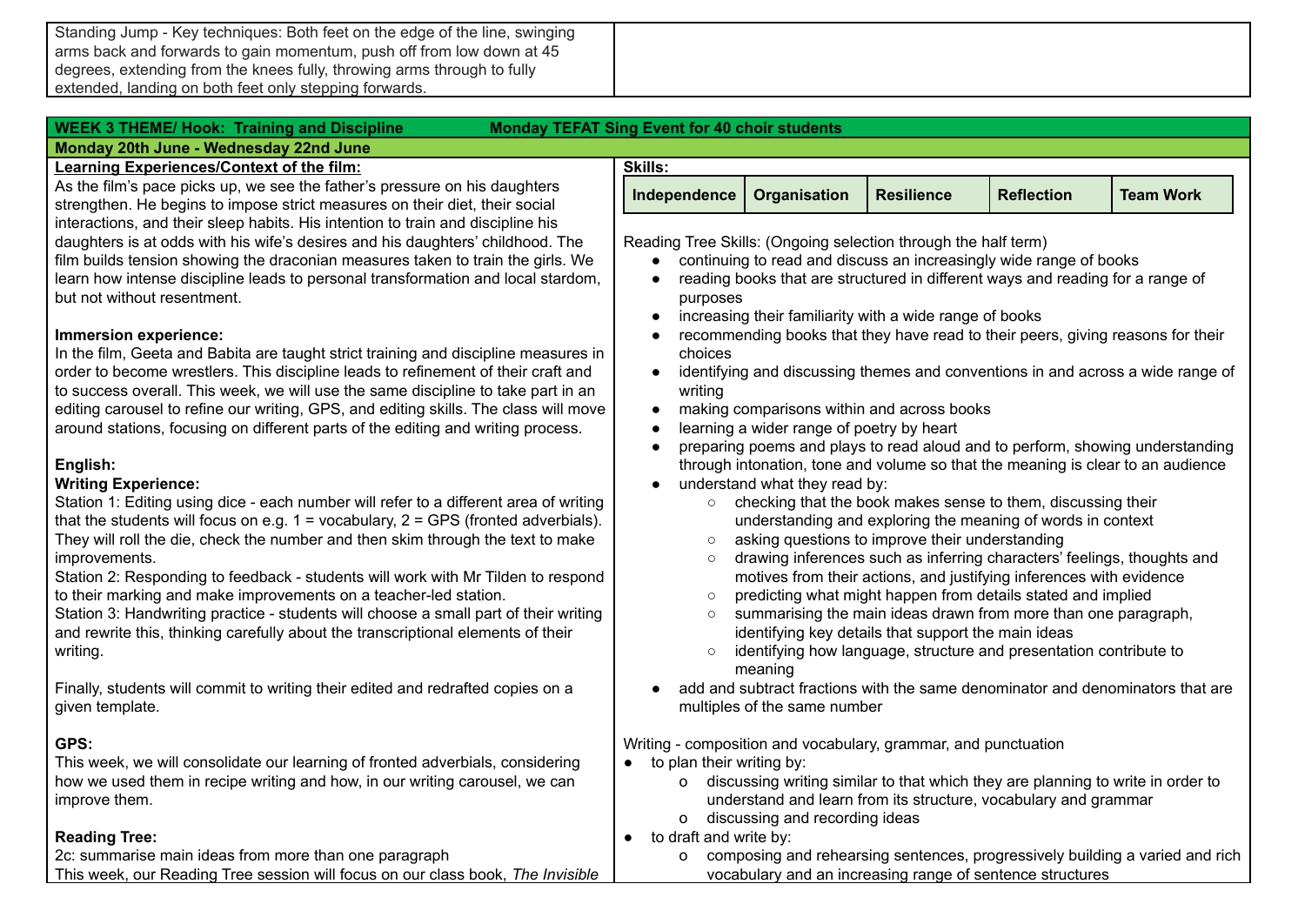*Boy*. We will first pluck out important words and phrases from a short given passage; we will think about what these words and phrases mean and why they are important to the passage. Then, we will think about the paragraphs in which these words/phrases are found and summarise them. Finally, we will synthesise this and summarise more than one paragraph, thinking just about the main ideas (words, phrases) **Maths in the Movies / STEAM: Sand to Soil: Earthworm Count** Earthworms are an indicator of biological life in the soil, large and small. Easily visible and easy to count, higher numbers can be an indicator of improved soil health. We will dig out a small section of the ground and count/sort the number of earthworms we find. This test will be in two parts: the hand sort and mustard extraction method to compare which test is more effective. We will continue documenting our learning in Book Creator, showing through text, analysis, and images how the soil project progresses. **Maths:** MTC: This week, we will spend some time practising our times tables before we take our government MTC. This week, we will learn how to use compasses to measure and identify angles. Once we are confident, we will return to our wrestling blueprints from the previous week, but now we will add angles! As an extension, students will look at freeze-frames from the film where Geeta is wrestling and measure the angles at which she is facing/wrestling her opponent. This will help us think critically about how Mathscan help athletes & how position is crucial on a wrestling mat. After this, we will continue our learning of angles by working on a range of problems, including fluency and reasoning problems. Students will work through tiered worksheets that will progressively apply their skills with representations, word-problems, and open-ended reasoning questions. *Film Technique of the Week* - camera angles and cinematography. Students will look at over-the-shoulder shots to understand how to immerse viewers in characters' conversations. Other camera angles to focus on: tracking shots, long shots, close-up shots; each will be examined to understand how they act as motifs in a variety of ways. Students will review a scene in the film and count o organising paragraphs around a theme o in narratives, creating settings, characters, and plot o in non-narrative material, using simple organisational devices [headings and sub-headings] ● to evaluate and edit by o assessing the effectiveness of their own and others' writing and suggesting improvements proposing changes to grammar and vocabulary to improve consistency, including the accurate use of pronouns in sentences Maths- multiplication ● to recall multiplication and division facts for multiplication tables up to 12 x 12 ● to use place value, known and derived facts to multiply and divide mentally, including multiplying by 0 and 1; dividing by 1; multiplying together three numbers ● to solve problems involving multiplying and adding to use reasoning and problem solving skills to solve problems with increasing difficulty Maths- properties of a shape ● compare and classify geometric shapes, including quadrilaterals and triangles**,** based on their properties and sizes ● identify acute and obtuse angles and compare and order angles up to two right angles by size ● identify lines of symmetry in 2-D shapes presented in different orientations ● complete a simple symmetric figure with respect to a specific line of symmetry. Science - Soil Project ● Ask relevant questions and use different types of scientific enquiries to answer them. ● Make systematic and careful observations. Art, craft, and design ● produce creative work, exploring their ideas and recording their experiences ● evaluate and analyse creative works using the language of art, craft and design

how many camera angles there are – how many times the camera cuts to a new shot. Then students will practise these types of shots in very short films (no longer than 30 seconds) to see how they can depict a conversation between Geeta and Babita with several relevant camera angles.

## **Arithmetic:**

Adding and subtracting angles and greater than or less than questions regarding angles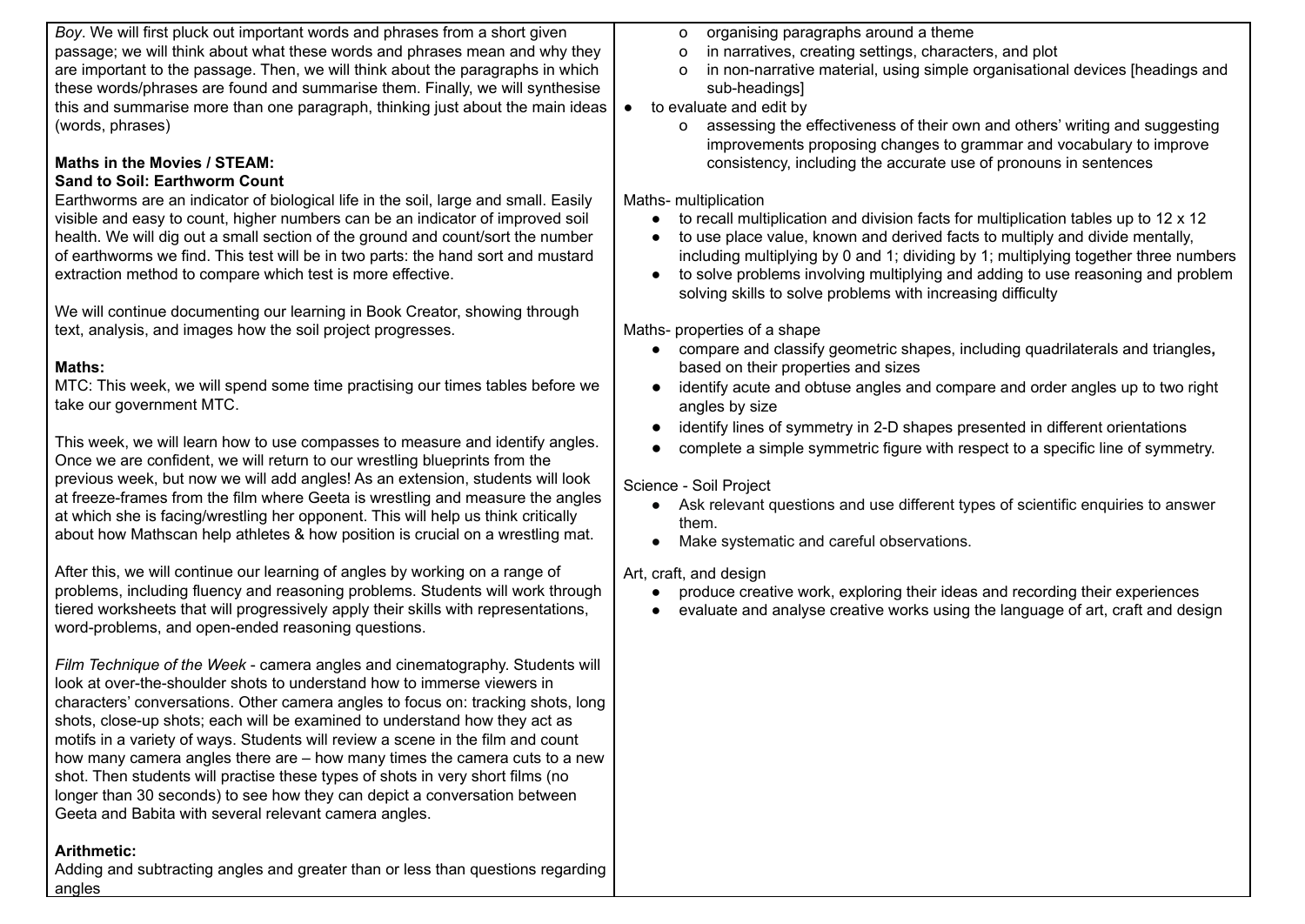### **Writing display:**

Our redrafted copies of our curry recipes will go on display.

### **Friday 24th June CPD Day**

# **WEEK 4 THEME/ Hook: Competitions**

### **Monday 27th June - Wednesday 29th June**

### **Learning Experiences/Context of the film:**

Geeta's ability as a confident, unbeatable wrestler has become thoroughly established in her region. Through her father's dream, she has broken barriers and crushed stereotypes. Many men hang their heads in shame after a match with her. She is approaching a palpable stardom as she heads for the sub-junior nationals with determination by her side.

### **Immersion experience:**

As Geeta continues through her wrestling career with a series of fierce competitions, her resilience and skill undergo harsh tests. Students will assume the role of Geeta as they undergo a series of intense competitions on the school playground. They will rotate through stations:

- 1) Obstacle course: students will have to run through obstacle courses that will test their agility, dexterity and pedi-dexterity, as they run, jump. The fastest competitor of this group will go on to the finals
- 2) Racing: students will race from one end of the playground and back. The fastest competitor will go on to the finals
- 3) Throwing accuracy: students will use their basketball skills to practise their throwing; they will be given 30 seconds each to see who can score the most baskets. The scorer of the most baskets will go on to the finals

Once each station has been completed by each student, we will host our finals. The top competitors of each station will compete again in each competition. There can only be one winner!

### **English:**

This week, we will begin writing our third-person narratives of Geeta's competitions. These will be written over the next three weeks.

## **Writing Experience:**

### Third person narratives, Part 1

This week, we will begin our third person narratives on Geeta's competitions. Having been inspired by the process of our class competition in our immersive experience, students will begin by thinking about the structure of their narratives: what they wish to include in their opening paragraph, their middle paragraphs, and their final paragraphs. Once they have determined the detail necessary for each – the skeletal form of their writing – they will begin with their introduction, writing about who Geeta is, what she is doing, what competitions she's participating in, what her goals are, etc. We will write this carefully and slowly to ensure that we used proper GPS learnt in Year 4 as well as include some of the SHAMPOO language of this week's GPS.

| Skills:                     |                   |                   |                  |
|-----------------------------|-------------------|-------------------|------------------|
| Independence   Organisation | <b>Resilience</b> | <b>Reflection</b> | <b>Team Work</b> |

Reading Tree Skills: (Ongoing selection through the half term)

- continuing to read and discuss an increasingly wide range of books
- reading books that are structured in different ways and reading for a range of purposes
- increasing their familiarity with a wide range of books
- recommending books that they have read to their peers, giving reasons for their choices
- identifying and discussing themes and conventions in and across a wide range of writing
- making comparisons within and across books
- learning a wider range of poetry by heart
- preparing poems and plays to read aloud and to perform, showing understanding through intonation, tone and volume so that the meaning is clear to an audience
- understand what they read by:
	- checking that the book makes sense to them, discussing their understanding and exploring the meaning of words in context
	- asking questions to improve their understanding
	- drawing inferences such as inferring characters' feelings, thoughts and motives from their actions, and justifying inferences with evidence
	- predicting what might happen from details stated and implied
	- summarising the main ideas drawn from more than one paragraph, identifying key details that support the main ideas
	- identifying how language, structure and presentation contribute to meaning
- add and subtract fractions with the same denominator and denominators that are multiples of the same number

Writing - composition and vocabulary, grammar, and punctuation

- $\bullet$  to plan their writing by:
	- o discussing writing similar to that which they are planning to write in order to understand and learn from its structure, vocabulary and grammar
	- o discussing and recording ideas
- to draft and write by:
	- o composing and rehearsing sentences, progressively building a varied and rich vocabulary and an increasing range of sentence structures
	- o organising paragraphs around a theme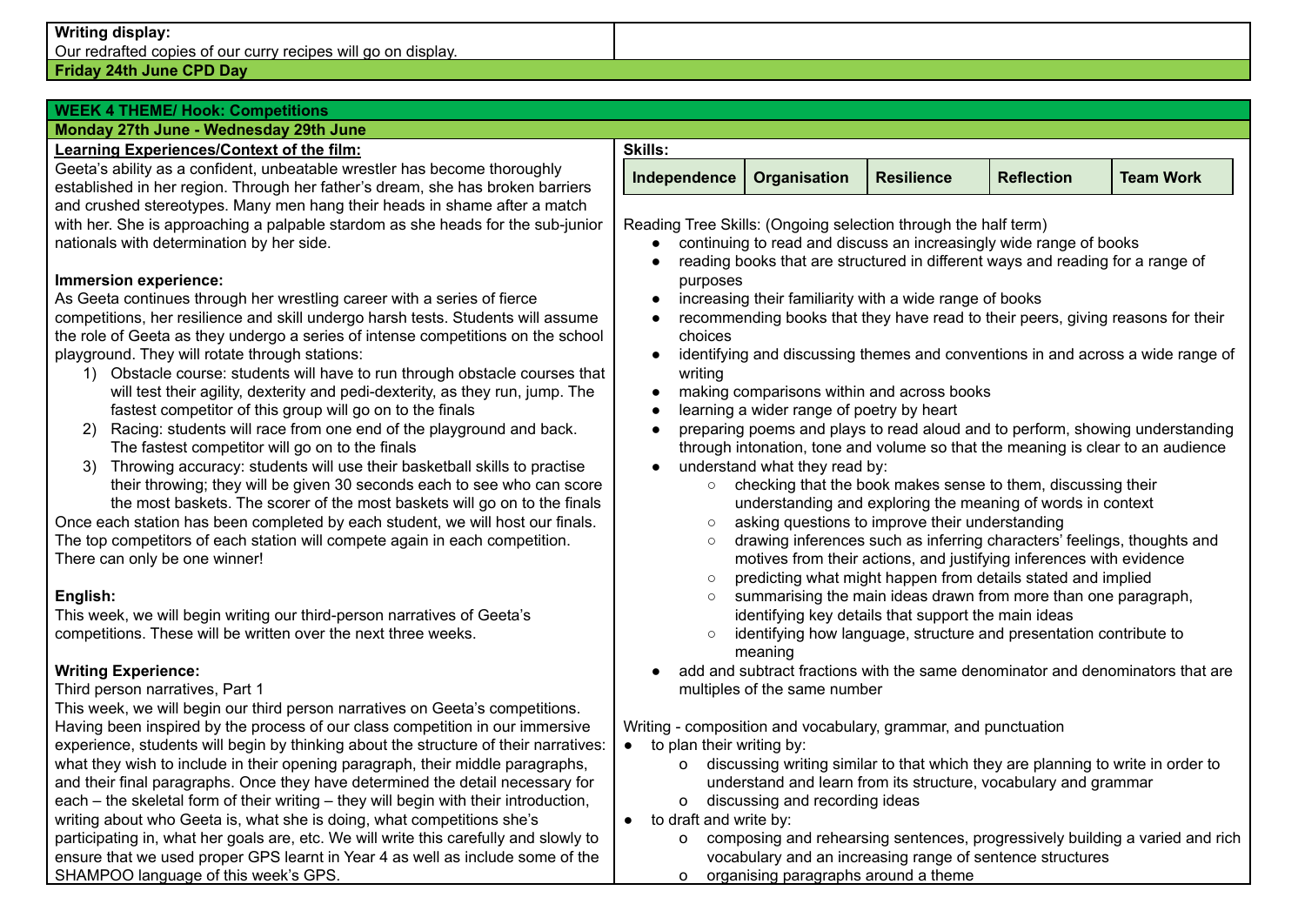### **GPS:**

Figurative language: SHAMPOO (similes, hyperbole, alliteration, metaphors, personification, onomatopoeia, openers)

This week, we will look at a creative writing technique: SHAMPOO. We will consider how each letter in this acronym can help make our writing more creative, figurative, and more interesting to read.

## **Reading Tree:**

2a: Give / explain the meaning of words in context

This week, we will look at our class book, *The Invisible Boy*, picking a singular passage to think about its vocabulary. We will look at keywords but out of their context at first. We will consider what we know about these words, what we think they mean, then we will look them up in PowerThesaurus on our iPads. Then, we will consider how and if their meanings change when applied in the context of the sentence. We will add these words to our ongoing personal dictionaries. Additionally, we will see if we can find good examples of SHAMPOO figurative language in the text, keeping a keen eye on openers particularly.

# **Maths in the Movies / STEAM:**

# **Sand to Soil : Slake Test (Wet Aggregate Stability)**

The slake test (wet aggregate stability) scores how well our soil structure holds together in water and is vital in helping us understand the quality of our soil. This ranges from 0 being unstable with no aggregates to 8 retaining more than 90% of its structure when submerged and shaken in water.Healthy soil has good organic matter content and is full of microorganisms that secrete glues which create the aggregated crumb structure we want to see. When aggregates with a good soil structure held together by organic matter and biological glues are submerged in water they stay together, even when shaken about. When aggregates with a poor soil structure held together by compaction are submerged in water they fall apart, without even being shaken at all. We will take a sample of our soil, dry it out overnight and then submerge it in water, observing what we see and recording the results.

We will continue documenting our learning in Book Creator, showing through text, analysis, and images how the soil project progresses.

## **Maths:**

## Position and direction

In any competition that Geeta and Babita participate in, their placement, position and direction on the wrestling mat is crucial to their success and to the way in which they approach their opponent. This week, we will explore the concept of position and direction, thinking about how position moves on 2-D coordinates in the first quadrant. Students will be given a series of wrestling starting points (coordinates) to map out on their quadrants and then be challenged to see the direction and translations between these points, to see how these points interact with their "opponents".

- o in narratives, creating settings, characters, and plot
- o in non-narrative material, using simple organisational devices [headings and sub-headings]
- to evaluate and edit by assessing the effectiveness of their own and others' writing and suggesting improvements proposing changes to grammar and vocabulary to improve consistency, including the accurate use of pronouns in sentences
- to be able to use a range of devices to write descriptively, including similes, hyperbole, alliteration, metaphors, personification

Maths- position and direction

- describe positions on a 2-D grid as coordinates in the first quadrant
- describe movements between positions as translations of a given unit to the left/right and up/down
- plot specified points and draw sides to complete a given polygon.

# Science - Soil Project

- Make systematic and careful observations and, where appropriate, take accurate measurements using standard units, using a range of equipment.
- Gather, record, classify and present data in a variety of ways to help answer questions.

Art, craft, and design

- produce creative work, exploring their ideas and recording their experiences
- evaluate and analyse creative works using the language of art, craft and design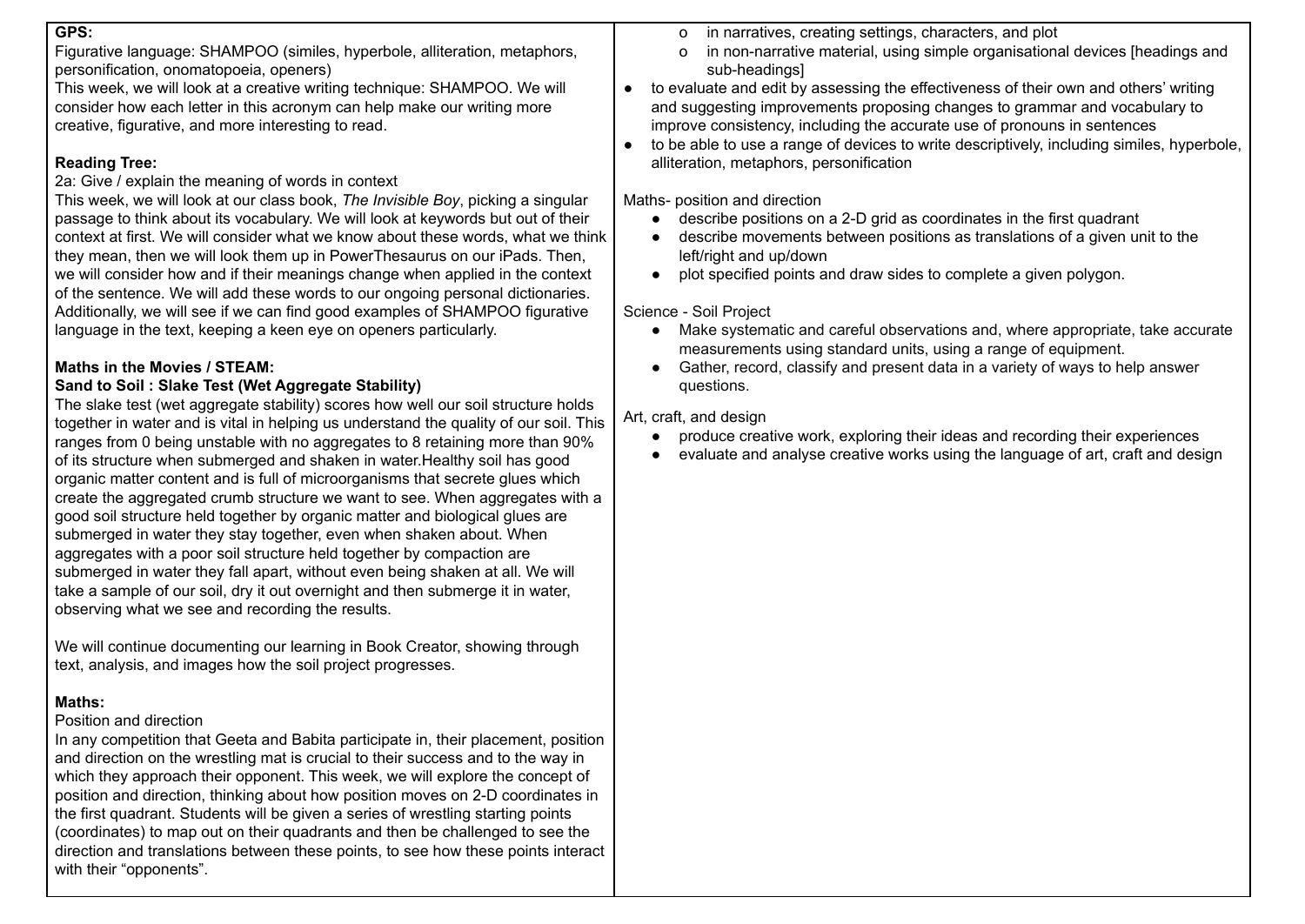| After this, we will continue our learning of position and direction by working on a<br>range of problems, including fluency and reasoning problems. Students will work<br>through tiered worksheets that will progressively apply their skills with<br>representations, word-problems, and open-ended reasoning questions.<br>Film Technique of the Week - mise-en-scène. Students will look at a variety of<br>shots and scenes in the film to explore their set, colour, mood, props, and<br>location. Using this technical language, we will examine the effect that<br>mise-en-scène has in "Dangal" and how we can consider these ideas whenever<br>we are tasked with a film project at Greenside. We will record short films where<br>the placement of objects in each shot is intentional.<br><b>Arithmetic:</b><br>Mixed arithmetic questions using the four operations to consolidate Year 4<br>objectives                                                                                                                                                                                                                                                                                                                                                                                                                                                                                                                                                                                                                                               |                                                                                                                                                                                                                                                                                                                                                                                                                                                                                                                                                                                                                                                                                                                                                                                                                                                                                                                                                                                                                                                                                                                                                                                                                                                                                                              |
|--------------------------------------------------------------------------------------------------------------------------------------------------------------------------------------------------------------------------------------------------------------------------------------------------------------------------------------------------------------------------------------------------------------------------------------------------------------------------------------------------------------------------------------------------------------------------------------------------------------------------------------------------------------------------------------------------------------------------------------------------------------------------------------------------------------------------------------------------------------------------------------------------------------------------------------------------------------------------------------------------------------------------------------------------------------------------------------------------------------------------------------------------------------------------------------------------------------------------------------------------------------------------------------------------------------------------------------------------------------------------------------------------------------------------------------------------------------------------------------------------------------------------------------------------------------------|--------------------------------------------------------------------------------------------------------------------------------------------------------------------------------------------------------------------------------------------------------------------------------------------------------------------------------------------------------------------------------------------------------------------------------------------------------------------------------------------------------------------------------------------------------------------------------------------------------------------------------------------------------------------------------------------------------------------------------------------------------------------------------------------------------------------------------------------------------------------------------------------------------------------------------------------------------------------------------------------------------------------------------------------------------------------------------------------------------------------------------------------------------------------------------------------------------------------------------------------------------------------------------------------------------------|
| <b>Friday 1st July</b>                                                                                                                                                                                                                                                                                                                                                                                                                                                                                                                                                                                                                                                                                                                                                                                                                                                                                                                                                                                                                                                                                                                                                                                                                                                                                                                                                                                                                                                                                                                                             |                                                                                                                                                                                                                                                                                                                                                                                                                                                                                                                                                                                                                                                                                                                                                                                                                                                                                                                                                                                                                                                                                                                                                                                                                                                                                                              |
| <b>Learning Experiences</b><br><b>Friday Big Write:</b><br>Dangal Diaries #3: Two perspectives, Geeta and Mahavir.<br>Having written one diary entry from Geeta's perspective and another from<br>Mahavi's, students will be challenged to write about both in one Big Write.<br>The first two paragraphs will be in Geeta's perspective where students will<br>describe her new training with Coach Kadam and her new friendship with Laali.<br>This will provide them an opportunity to get further into Geeta's headspace: Am I<br>built for this? Is this truly what I want? Should I break my regimen to do fun<br>things with Laali?<br>Students will then assume Mahavir's perspective, expressing his frustration over<br>Geeta's backsliding and losing streak. He will question Geeta's new learned<br>technique from Coach Kadam and, after a heated argument with Geeta, the two<br>will wrestle. Still in Mahavi's perspective, students will have an opportunity to<br>retell this wrestling scene through his headspace: My daughter became<br>pompous and arrogant. "So you're an expert now," I yelled. She nodded and that<br>was it, I challenged her to prove herself, but with me this time.<br><b>Messy Maths:</b><br>A range of fluency, reasoning, and problem-solving questions based on position<br>and direction.<br>PE/ Sports: (Activities, key skills / techniques)<br>This week our top performers from each event will test themselves against the<br>best from TEFAT in the London area. Can they beat their scores from the last | <b>Skills:</b><br>Writing<br>identifying the audience and purpose of the writing, selecting the appropriate form<br>and using other similar writing as models for their own<br>noting and developing initial ideas, drawing on reading and research where<br>necessary<br>in writing narratives, considering how authors have developed characters and<br>settings in what students have read, listened to or seen performed<br>selecting appropriate grammar and vocabulary, understanding how such choices<br>can change and enhance meaning<br>Maths- position and direction<br>describe positions on a 2-D grid as coordinates in the first quadrant<br>describe movements between positions as translations of a given unit to the<br>left/right and up/down<br>plot specified points and draw sides to complete a given polygon.<br>Physical education<br>develop competence to excel in a broad range of physical activities<br>are physically active for sustained periods of time<br>engage in competitive sports and activities<br>lead healthy, active lives<br>use running and jumping in movement and isolation<br>develop flexibility, strength, technique, control and balance<br>compare their performances with previous ones and demonstrate improvement to<br>achieve their personal best |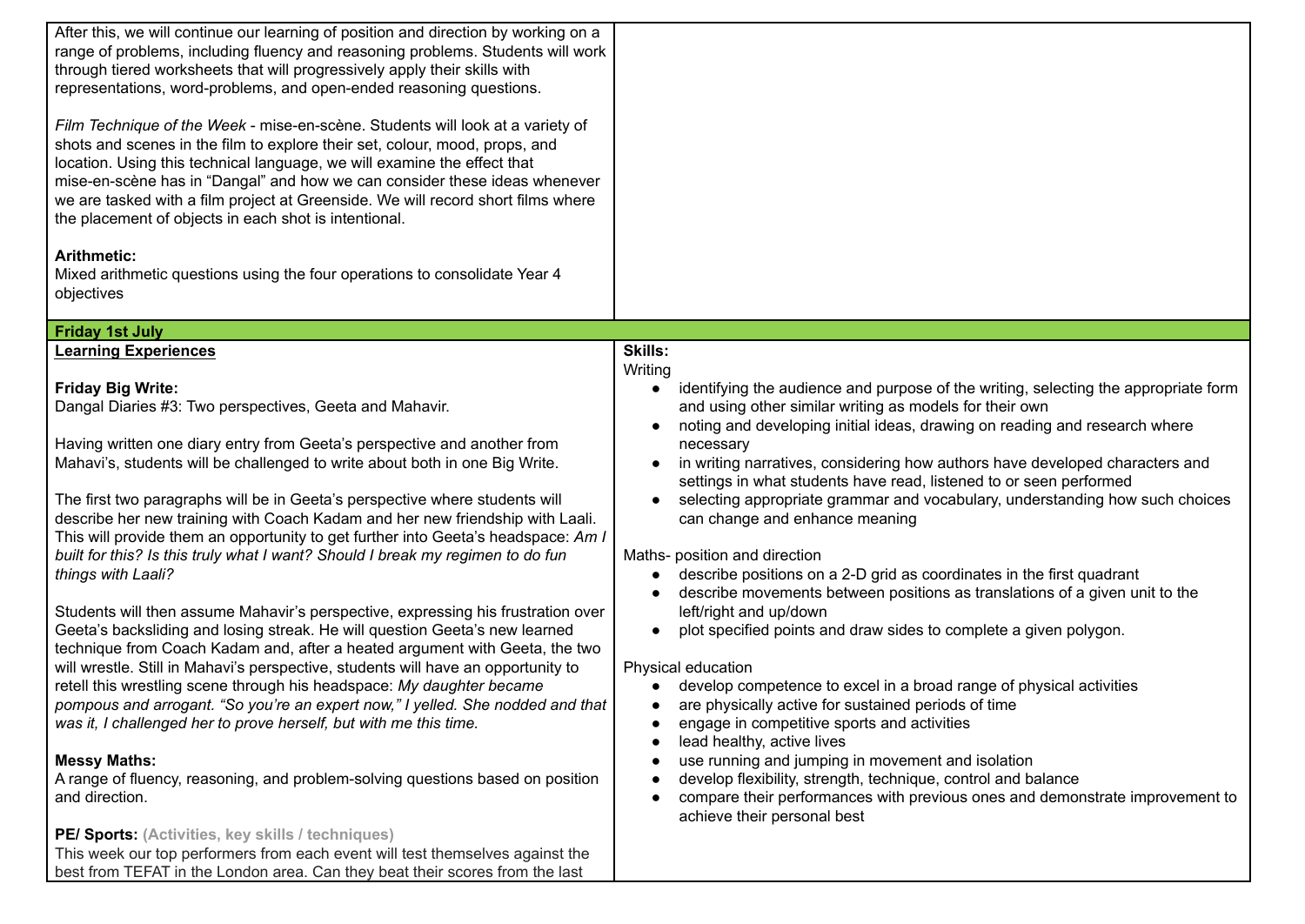| week? Which skill do they need to focus on the most to help get their team<br>average up?                                                                                                                                                                                                 |                                                                                                   |
|-------------------------------------------------------------------------------------------------------------------------------------------------------------------------------------------------------------------------------------------------------------------------------------------|---------------------------------------------------------------------------------------------------|
| Throwing - Key techniques: Timing their run up, releasing at a 45 degree angle,<br>using their other arm to help balance and as a guide, using explosive power<br>from the whole body and following through.                                                                              |                                                                                                   |
| Sprinting - Key techniques: Stable starting position, weight forwards, looking<br>straight ahead, staying in the lane, elbows bent and pumping, accelerating over<br>the finish line.                                                                                                     |                                                                                                   |
| Standing Jump - Key techniques: Both feet on the edge of the line, swinging<br>arms back and forwards to gain momentum, push off from low down at 45<br>degrees, extending from the knees fully, throwing arms through to fully<br>extended, landing on both feet only stepping forwards. |                                                                                                   |
| <b>WEEK 5 THEME/ Hook: Training Academy</b>                                                                                                                                                                                                                                               |                                                                                                   |
| Monday 4th July - Wednesday 6th July                                                                                                                                                                                                                                                      |                                                                                                   |
| <b>Learning Experiences/Context of the film:</b>                                                                                                                                                                                                                                          | <b>Skills:</b>                                                                                    |
| Having won the sub-juniors, Geeta's name has been fully established in the<br>wrestling world. Her father's dream appears fulfilled at first, as she seems to                                                                                                                             | <b>Team Work</b><br><b>Organisation</b><br><b>Resilience</b><br><b>Reflection</b><br>Independence |
| breathe a sigh of relief. However, Geeta must now go to the international level:                                                                                                                                                                                                          |                                                                                                   |

Reading Tree Skills: (Ongoing selection through the half term)

- continuing to read and discuss an increasingly wide range of books
- reading books that are structured in different ways and reading for a range of purposes
- increasing their familiarity with a wide range of books
- recommending books that they have read to their peers, giving reasons for their choices
- identifying and discussing themes and conventions in and across a wide range of writing
- making comparisons within and across books
- learning a wider range of poetry by heart

● preparing poems and plays to read aloud and to perform, showing understanding through intonation, tone and volume so that the meaning is clear to an audience

• understand what they read by:

|         | checking that the book makes sense to them, discussing their            |
|---------|-------------------------------------------------------------------------|
|         | understanding and exploring the meaning of words in context             |
| $\circ$ | asking questions to improve their understanding                         |
| $\circ$ | drawing inferences such as inferring characters' feelings, thoughts and |
|         | motives from their actions, and justifying inferences with evidence     |

- predicting what might happen from details stated and implied
- summarising the main ideas drawn from more than one paragraph, identifying key details that support the main ideas

the Commonwealth Games. For this, she must train hard. She not only accepts her father's wishes, but embraces them by promoting the idea of proper training at the National Sports Academy. There, she meets a variety of other aspiring female wrestlers. Regaining a sense of freedom, she socialises, perhaps at the expense of her discipline. Her new coach's techniques seem to be failing her as her winning streak slows down. Her father feels he must take action. **Immersion experience:**

# Students as… trainers!

This week, students will think about what it takes to train as an athlete. Before an athlete takes to the wrestling pit, the field, the game, they need to train; usually, this involves a series of workout routines designed to build one's strength, stamina, and resilience. So, students will spend some time researching the training regimens of their favourite athlete and take some time to practice these regimens. Finally, students will teach these training skills to groups in their class!

# **English:**

This week, we will continue writing our third-person narratives of Geeta's competitions.

# **Writing Experience:**

Third person narratives, Part 2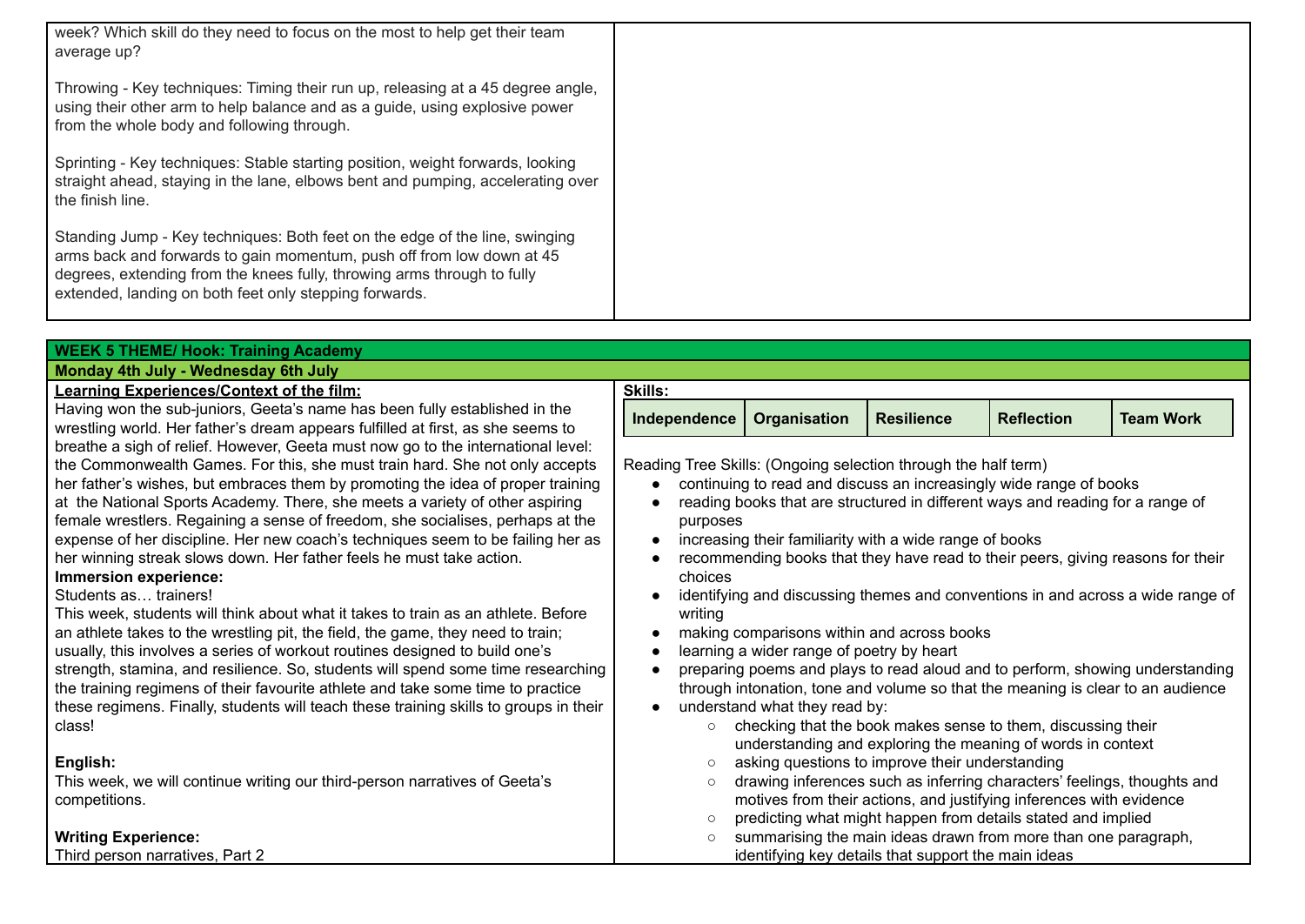| This week, we will continue our third person narratives on Geeta's competitions.                                                                                        | identifying how language, structure and presentation contribute to<br>$\circ$                  |
|-------------------------------------------------------------------------------------------------------------------------------------------------------------------------|------------------------------------------------------------------------------------------------|
| Students will consult the structure of their writing, as laid out in the previous                                                                                       | meaning                                                                                        |
| week, considering the detail they included in their opening paragraph (make                                                                                             | add and subtract fractions with the same denominator and denominators that are                 |
| sure not to repeat it), and considering the body of their writing: the competitions                                                                                     | multiples of the same number                                                                   |
| that Geeta has undergone. Students will use their SHAMPOO descriptive                                                                                                   |                                                                                                |
| language and their Alan Peat's sentence structures to write their best                                                                                                  | Writing - composition and vocabulary, grammar, and punctuation                                 |
| paragraphs about Geeta's competitions. We will write this carefully and slowly to                                                                                       | $\bullet$ to plan their writing by:                                                            |
| ensure that we used proper GPS learnt in Year 4.                                                                                                                        | discussing writing similar to that which they are planning to write in order to<br>$\circ$     |
|                                                                                                                                                                         | understand and learn from its structure, vocabulary and grammar                                |
| GPS:                                                                                                                                                                    | discussing and recording ideas<br>$\mathsf{o}$                                                 |
| Alan Peat's Sentences                                                                                                                                                   | to draft and write by:                                                                         |
| This week, we will focus on sentence structure, thinking about how each                                                                                                 | composing and rehearsing sentences, progressively building a varied and rich<br>$\circ$        |
| sentence can be formed differently based on how we separate clauses, use                                                                                                | vocabulary and an increasing range of sentence structures                                      |
| conjunctions, punctuation, etc. Specifically, we will practice and use O. (I.) and                                                                                      | organising paragraphs around a theme<br>0                                                      |
| If, if, if, then sentences.                                                                                                                                             | in narratives, creating settings, characters, and plot                                         |
|                                                                                                                                                                         | in non-narrative material, using simple organisational devices [headings and<br>O              |
| <b>Reading Tree:</b>                                                                                                                                                    | sub-headings]                                                                                  |
| 2d: make inferences from the text / explain and justify inferences with evidence                                                                                        | • to evaluate and edit by                                                                      |
| from the text                                                                                                                                                           | assessing the effectiveness of their own and others' writing and suggesting<br>$\circ$         |
| This week, we will look at another passage from The Invisible Boy and think                                                                                             | improvements                                                                                   |
| about how to "read between the lines" – how to draw conclusions about how                                                                                               | proposing changes to grammar and vocabulary to improve consistency,<br>o                       |
| characters are feeling or thinking, or what they're doing, based on how the                                                                                             | including the accurate use of pronouns in sentences                                            |
| author uses language. We will think about how description can give meaning                                                                                              |                                                                                                |
| without being blunt and to-the-point.                                                                                                                                   | Maths-statistics                                                                               |
|                                                                                                                                                                         | interpret and present discrete and continuous data using appropriate graphical<br>$\bullet$    |
| Maths in the Movies / STEAM:                                                                                                                                            | methods, including bar charts and time graphs.                                                 |
| <b>Sand to Soil: Infiltration Rate</b>                                                                                                                                  | solve comparison, sum and difference problems using information presented in                   |
| This week we will develop our understanding of how our soil manages water by<br>testing the infiltration rate. Knowing how easily water infiltrates into our soil helps | bar charts, pictograms, tables and other graphs.                                               |
| us understand how well it is soaking up rain. We want water to be stored in the                                                                                         | Science - Soil Project                                                                         |
| soil profile and not to run off into water courses. If our infiltration rate is quick, it                                                                               | setting up simple practical enquiries, comparative and fair tests<br>$\bullet$                 |
| indicates our top soil structure is good. The top soil has stable aggregates,                                                                                           | recording findings using simple scientific language, drawings, labelled diagrams,<br>$\bullet$ |
| around which water can percolate downwards into the soil profile. If our                                                                                                | keys, bar charts, and tables                                                                   |
| infiltration rate is slow, it indicates our top soil structure is poor. The top soil has                                                                                | reporting on findings from enquiries, including oral and written explanations,<br>$\bullet$    |
| unstable aggregates and is compact, so it blocks water from percolating                                                                                                 | displays or presentations of results and conclusions                                           |
| downwards. Instead water runs off taking soil and nutrients with it - not what we                                                                                       |                                                                                                |
| want. This test will simulate rain falling on the ground and we will record our                                                                                         | Art, craft, and design                                                                         |
| visual observations and measurements.                                                                                                                                   | produce creative work, exploring their ideas and recording their experiences                   |
|                                                                                                                                                                         | evaluate and analyse creative works using the language of art, craft and design                |
| Sward density, bare soil and desirable vs undesirable cover                                                                                                             |                                                                                                |
| This week we will look at how much space is there between the plant species of                                                                                          |                                                                                                |
| our cover grasses in the garden How tight is the sward - the upper level of                                                                                             |                                                                                                |
| topsoil covered with grasses? Is it tight, with little space between plants? Are                                                                                        |                                                                                                |
| there gaps between plants, at ground level? Or are there large patches where                                                                                            |                                                                                                |
| plants are absent? We will create a quadrat to enable us to observe one area                                                                                            |                                                                                                |

then we will score it on a chart and create the percentage calculation for: sward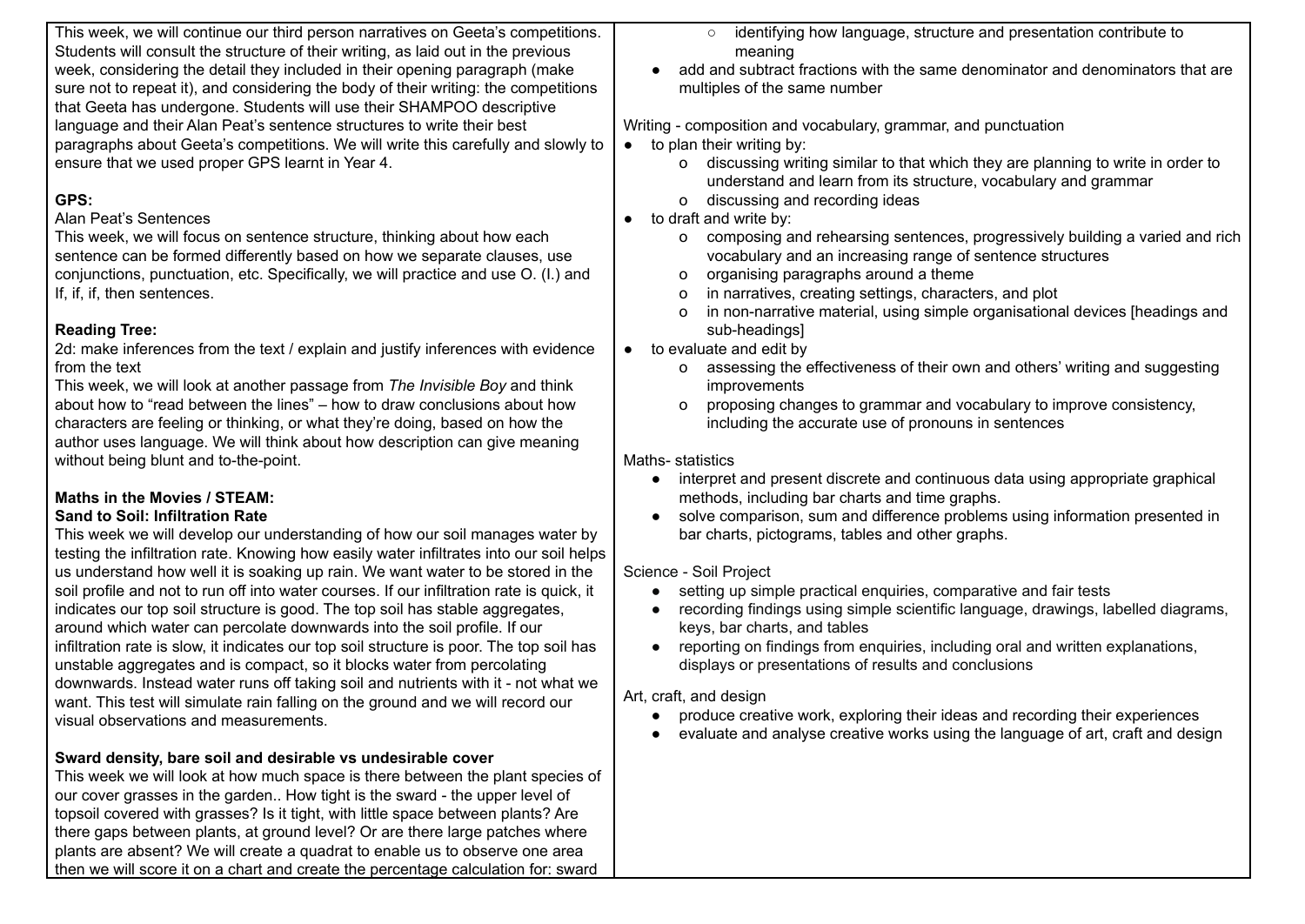| density, bare soil, desirable and undesirable plant coverage. We will also record<br>images of this area over time both artistically and digitally.<br>We will continue documenting our learning in Book Creator, showing through<br>text, analysis, and images how the soil project progresses.<br>Maths:<br><b>Statistics</b><br>This week, we will examine the amount of time various athletes, including and<br>especially professional wrestlers like Geeta, spend training before competitions,<br>or in between major events. We will examine the differences between these<br>times and cross-reference training and their success to see if we can find a<br>correlation. Finally, we will pick several athletes and create line graphs to<br>represent the time they spend training over a given time period. They will be<br>able to do this using Google Sheets, with a set of data they can input which can<br>generate graphs.<br>After this, we will continue our learning of position and direction by working on a<br>range of problems, including fluency and reasoning problems. Students will work<br>through tiered worksheets that will progressively apply their skills with<br>representations, word-problems, and open-ended reasoning questions.<br>Film Technique of the Week - lighting. With an understanding of misè-en-scene,<br>students will look at lighting in the film. Many of the film interior scenes are dimly<br>lit with a sort of sepia tone. We will see how certain levels of lighting can affect<br>mood and drama, while considering the differences between natural and artificial<br>lighting.<br><b>Arithmetic:</b><br>Mixed arithmetic questions using the four operations to consolidate Year 4<br>objectives |                                                                                                                                                                                                                                                                                                                                                                                                                                                                                                                                                               |
|-------------------------------------------------------------------------------------------------------------------------------------------------------------------------------------------------------------------------------------------------------------------------------------------------------------------------------------------------------------------------------------------------------------------------------------------------------------------------------------------------------------------------------------------------------------------------------------------------------------------------------------------------------------------------------------------------------------------------------------------------------------------------------------------------------------------------------------------------------------------------------------------------------------------------------------------------------------------------------------------------------------------------------------------------------------------------------------------------------------------------------------------------------------------------------------------------------------------------------------------------------------------------------------------------------------------------------------------------------------------------------------------------------------------------------------------------------------------------------------------------------------------------------------------------------------------------------------------------------------------------------------------------------------------------------------------------------------------------------------------------------------------|---------------------------------------------------------------------------------------------------------------------------------------------------------------------------------------------------------------------------------------------------------------------------------------------------------------------------------------------------------------------------------------------------------------------------------------------------------------------------------------------------------------------------------------------------------------|
| <b>TEFAT Arts Shared Events Day Comedy Theatre</b><br><b>Friday 8th July</b><br><b>Learning Experiences</b>                                                                                                                                                                                                                                                                                                                                                                                                                                                                                                                                                                                                                                                                                                                                                                                                                                                                                                                                                                                                                                                                                                                                                                                                                                                                                                                                                                                                                                                                                                                                                                                                                                                       | Skills:                                                                                                                                                                                                                                                                                                                                                                                                                                                                                                                                                       |
| <b>Friday Big Write:</b><br>Dangal Diaries #4: The Success of the Training Academy<br>This week, students will write from Geeta's perspective, detailing her time in the<br>training academy. Students will use their best descriptive and figurative<br>language to describe the events and experience of Geeta at this point along her<br>journey.<br><b>Messy Maths:</b><br>A range of fluency, reasoning, and problem-solving questions based on<br>statistics.                                                                                                                                                                                                                                                                                                                                                                                                                                                                                                                                                                                                                                                                                                                                                                                                                                                                                                                                                                                                                                                                                                                                                                                                                                                                                               | Writing<br>identifying the audience and purpose of the writing, selecting the appropriate form<br>and using other similar writing as models for their own<br>noting and developing initial ideas, drawing on reading and research where<br>necessary<br>in writing narratives, considering how authors have developed characters and<br>settings in what students have read, listened to or seen performed<br>selecting appropriate grammar and vocabulary, understanding how such choices<br>$\bullet$<br>can change and enhance meaning<br>Maths-statistics |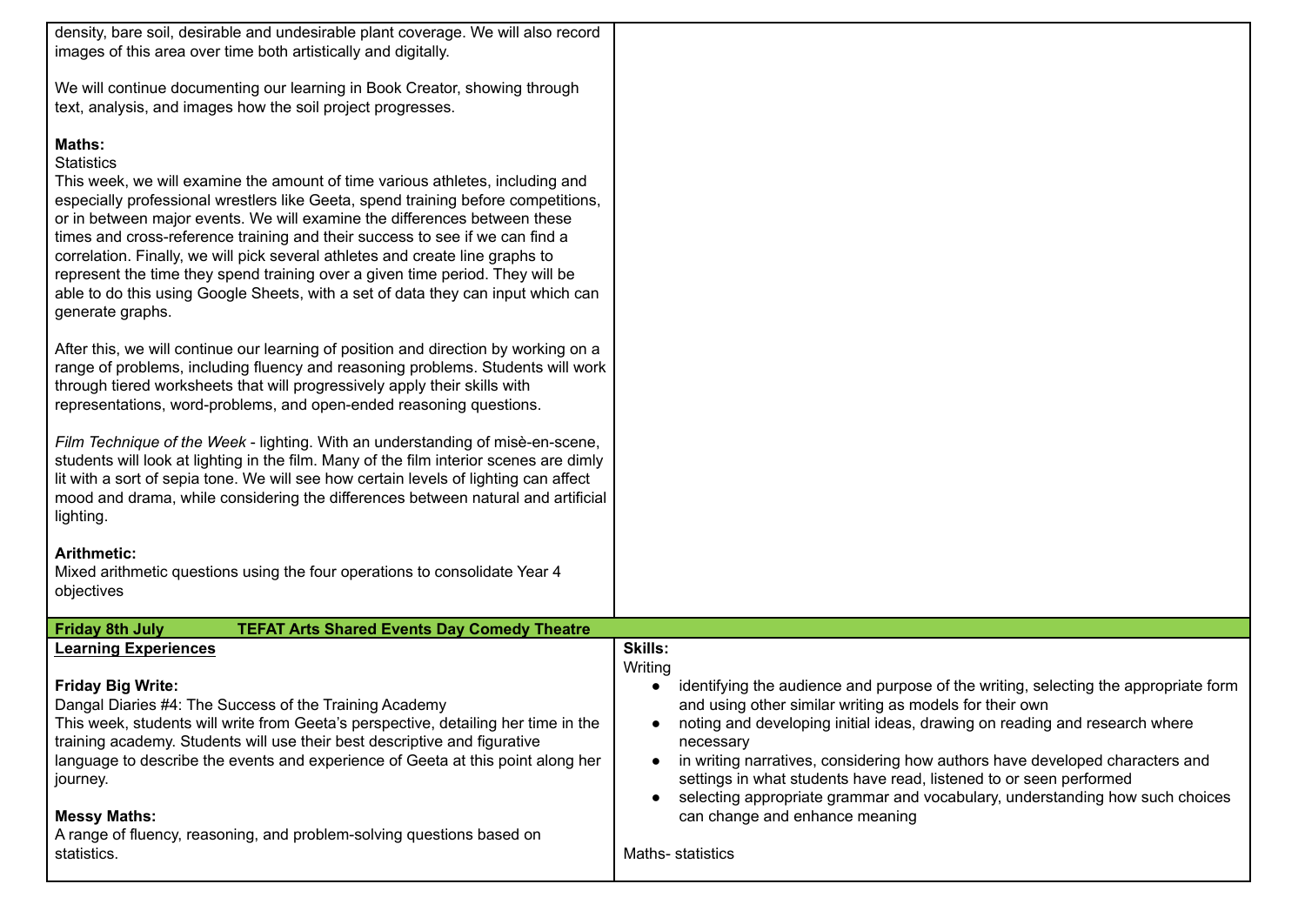| PE/ Sports: (Activities, key skills / techniques)<br>This week it's the Regional competition! Our top performers keep pushing their<br>skills and technique to beat their personal bests. Can our teams improve on their<br>team average? What is the technique that could make the difference?<br>Throwing - Key techniques: Timing their run up, releasing at a 45 degree angle,<br>using their other arm to help balance and as a guide, using explosive power<br>from the whole body and following through.<br>Sprinting - Key techniques: Stable starting position, weight forwards, looking<br>straight ahead, staying in the lane, elbows bent and pumping, accelerating over<br>the finish line.<br>Standing Jump - Key techniques: Both feet on the edge of the line, swinging<br>arms back and forwards to gain momentum, push off from low down at 45<br>degrees, extending from the knees fully, throwing arms through to fully<br>extended, landing on both feet only stepping forwards. | $\bullet$<br>$\bullet$<br>Physical education<br>$\bullet$                                                                                                                                                              | interpret and present discrete and continuous data using appropriate graphical<br>methods, including bar charts and time graphs.<br>solve comparison, sum and difference problems using information presented in<br>bar charts, pictograms, tables and other graphs.<br>develop competence to excel in a broad range of physical activities<br>are physically active for sustained periods of time<br>engage in competitive sports and activities<br>lead healthy, active lives<br>use running and jumping in movement and isolation                                                                                                          |                   |                   |                                                                                 |
|-------------------------------------------------------------------------------------------------------------------------------------------------------------------------------------------------------------------------------------------------------------------------------------------------------------------------------------------------------------------------------------------------------------------------------------------------------------------------------------------------------------------------------------------------------------------------------------------------------------------------------------------------------------------------------------------------------------------------------------------------------------------------------------------------------------------------------------------------------------------------------------------------------------------------------------------------------------------------------------------------------|------------------------------------------------------------------------------------------------------------------------------------------------------------------------------------------------------------------------|-----------------------------------------------------------------------------------------------------------------------------------------------------------------------------------------------------------------------------------------------------------------------------------------------------------------------------------------------------------------------------------------------------------------------------------------------------------------------------------------------------------------------------------------------------------------------------------------------------------------------------------------------|-------------------|-------------------|---------------------------------------------------------------------------------|
|                                                                                                                                                                                                                                                                                                                                                                                                                                                                                                                                                                                                                                                                                                                                                                                                                                                                                                                                                                                                       |                                                                                                                                                                                                                        |                                                                                                                                                                                                                                                                                                                                                                                                                                                                                                                                                                                                                                               |                   |                   |                                                                                 |
| <b>WEEK 6 THEME/ Hook: The Commonwealth Games! DC6</b>                                                                                                                                                                                                                                                                                                                                                                                                                                                                                                                                                                                                                                                                                                                                                                                                                                                                                                                                                |                                                                                                                                                                                                                        |                                                                                                                                                                                                                                                                                                                                                                                                                                                                                                                                                                                                                                               |                   |                   |                                                                                 |
| Monday 11th July - Wednesday 13th July<br>Learning Experiences/Context of the film:                                                                                                                                                                                                                                                                                                                                                                                                                                                                                                                                                                                                                                                                                                                                                                                                                                                                                                                   | <b>Skills:</b>                                                                                                                                                                                                         |                                                                                                                                                                                                                                                                                                                                                                                                                                                                                                                                                                                                                                               |                   |                   |                                                                                 |
| Returning to a winning streak, Geeta pulls herself together to regain her status<br>as a viable threat to international wrestlers. She finally qualifies for the                                                                                                                                                                                                                                                                                                                                                                                                                                                                                                                                                                                                                                                                                                                                                                                                                                      | Independence                                                                                                                                                                                                           | Organisation                                                                                                                                                                                                                                                                                                                                                                                                                                                                                                                                                                                                                                  | <b>Resilience</b> | <b>Reflection</b> | <b>Team Work</b>                                                                |
| Commonwealth Games, during which she wrestles strategically and bravely<br>through a series of matches, eventually reaching the final round: the gold medal<br>match between India and Australia.                                                                                                                                                                                                                                                                                                                                                                                                                                                                                                                                                                                                                                                                                                                                                                                                     | Reading Tree Skills: (Ongoing selection through the half term)<br>continuing to read and discuss an increasingly wide range of books<br>reading books that are structured in different ways and reading for a range of |                                                                                                                                                                                                                                                                                                                                                                                                                                                                                                                                                                                                                                               |                   |                   |                                                                                 |
| Immersion experience:<br>The Commonwealth Games are upon us and it's finally time for us to shine!<br>Students have poured their hard work into their writing for three weeks now and<br>it will be time to finally put this work to the ultimate test: the final editing session<br>of the entire school year! Students will have to undergo a series of stations to<br>commit their amazing writing skills to a redrafted copy!                                                                                                                                                                                                                                                                                                                                                                                                                                                                                                                                                                     | purposes<br>choices<br>$\bullet$<br>writing                                                                                                                                                                            | increasing their familiarity with a wide range of books<br>recommending books that they have read to their peers, giving reasons for their<br>making comparisons within and across books                                                                                                                                                                                                                                                                                                                                                                                                                                                      |                   |                   | identifying and discussing themes and conventions in and across a wide range of |
| English:<br>Editing and redrafting our competition narratives.                                                                                                                                                                                                                                                                                                                                                                                                                                                                                                                                                                                                                                                                                                                                                                                                                                                                                                                                        |                                                                                                                                                                                                                        | learning a wider range of poetry by heart                                                                                                                                                                                                                                                                                                                                                                                                                                                                                                                                                                                                     |                   |                   | preparing poems and plays to read aloud and to perform, showing understanding   |
| <b>Writing Experience:</b><br>Station 1: Editing using dice - each number will refer to a different area of writing<br>that the students will focus on e.g. $1 =$ vocabulary, $2 =$ GPS (SHAMPOO, Alan<br>Peat's sentences). They will roll the die, check the number and then skim<br>through the text to make improvements.<br>Station 2: Responding to feedback - students will work with Mr Tilden to respond<br>to their marking and make improvements on a teacher-led station.                                                                                                                                                                                                                                                                                                                                                                                                                                                                                                                 | $\circ$<br>$\circ$<br>$\circ$<br>$\circ$                                                                                                                                                                               | through intonation, tone and volume so that the meaning is clear to an audience<br>understand what they read by:<br>checking that the book makes sense to them, discussing their<br>understanding and exploring the meaning of words in context<br>asking questions to improve their understanding<br>drawing inferences such as inferring characters' feelings, thoughts and<br>motives from their actions, and justifying inferences with evidence<br>predicting what might happen from details stated and implied<br>summarising the main ideas drawn from more than one paragraph,<br>identifying key details that support the main ideas |                   |                   |                                                                                 |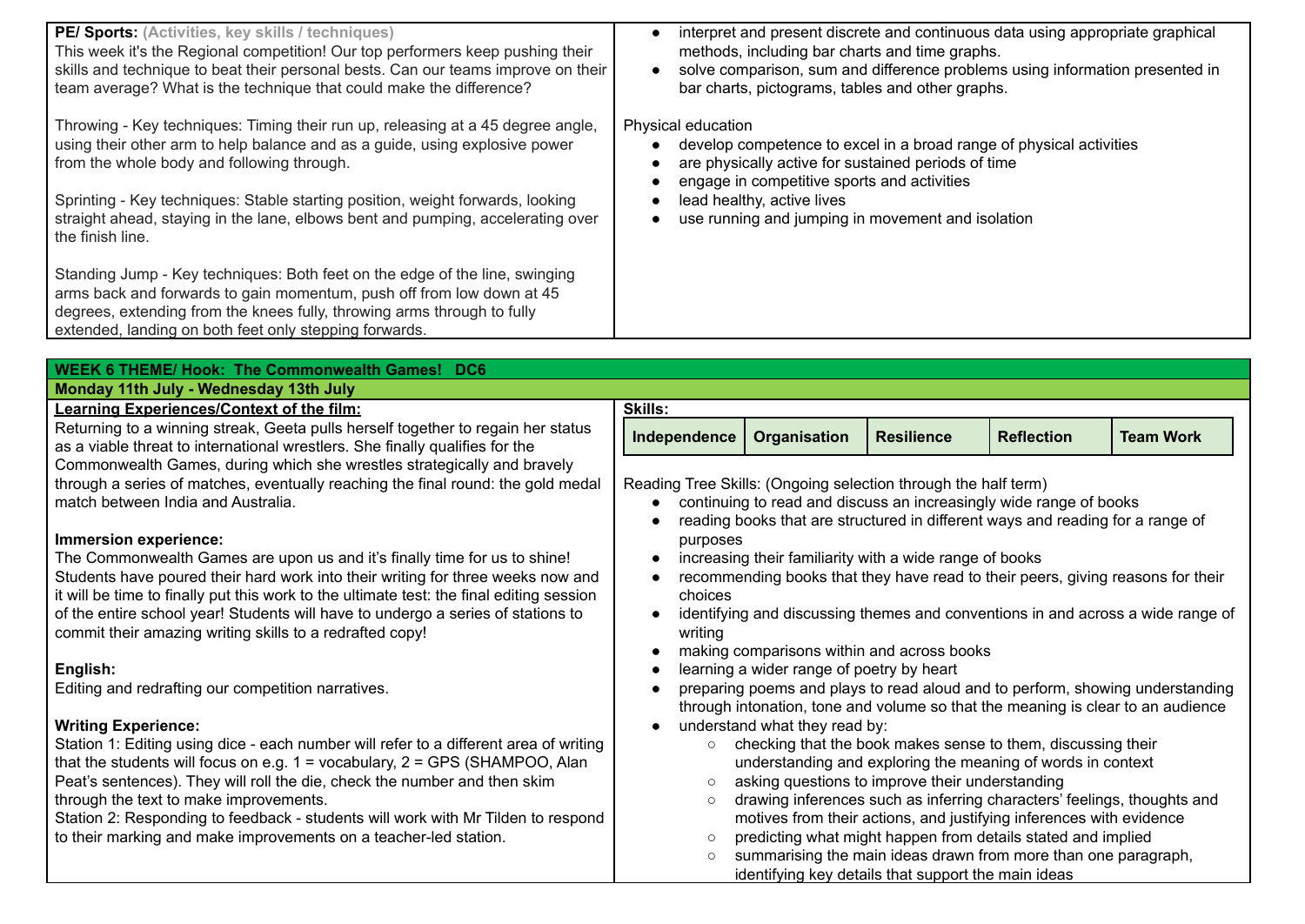| Station 3: Handwriting practice - students will choose a small part of their writing<br>and rewrite this, thinking carefully about the transcriptional elements of their<br>writing.                                                                                                                                                                                                                                                                                                                                                                                                                                                                                                                                                                                                                                                                                                                                                                                                                                                                                                                                                                                                                                                                                                                                                                                                                                                                                                                                                                                                                                                                                                                                                                                                                                                                                                                                                                                                                                    | $\circ$ identifying how language, structure and presentation contribute to<br>meaning<br>add and subtract fractions with the same denominator and denominators that are                                                                                                                                                                                                                                                                                                                                                                                                                                                                                                                                                                                                                                                                                                                                                                                                                                                                                                                                                                                                                                                                                                                                                                                                                                                                                                                                                                                                                                                                                                                                                                                                                    |
|-------------------------------------------------------------------------------------------------------------------------------------------------------------------------------------------------------------------------------------------------------------------------------------------------------------------------------------------------------------------------------------------------------------------------------------------------------------------------------------------------------------------------------------------------------------------------------------------------------------------------------------------------------------------------------------------------------------------------------------------------------------------------------------------------------------------------------------------------------------------------------------------------------------------------------------------------------------------------------------------------------------------------------------------------------------------------------------------------------------------------------------------------------------------------------------------------------------------------------------------------------------------------------------------------------------------------------------------------------------------------------------------------------------------------------------------------------------------------------------------------------------------------------------------------------------------------------------------------------------------------------------------------------------------------------------------------------------------------------------------------------------------------------------------------------------------------------------------------------------------------------------------------------------------------------------------------------------------------------------------------------------------------|--------------------------------------------------------------------------------------------------------------------------------------------------------------------------------------------------------------------------------------------------------------------------------------------------------------------------------------------------------------------------------------------------------------------------------------------------------------------------------------------------------------------------------------------------------------------------------------------------------------------------------------------------------------------------------------------------------------------------------------------------------------------------------------------------------------------------------------------------------------------------------------------------------------------------------------------------------------------------------------------------------------------------------------------------------------------------------------------------------------------------------------------------------------------------------------------------------------------------------------------------------------------------------------------------------------------------------------------------------------------------------------------------------------------------------------------------------------------------------------------------------------------------------------------------------------------------------------------------------------------------------------------------------------------------------------------------------------------------------------------------------------------------------------------|
| Finally, students will commit to writing their edited and redrafted copies on a<br>Google Docs template.                                                                                                                                                                                                                                                                                                                                                                                                                                                                                                                                                                                                                                                                                                                                                                                                                                                                                                                                                                                                                                                                                                                                                                                                                                                                                                                                                                                                                                                                                                                                                                                                                                                                                                                                                                                                                                                                                                                | multiples of the same number<br>Writing - composition and vocabulary, grammar, and punctuation                                                                                                                                                                                                                                                                                                                                                                                                                                                                                                                                                                                                                                                                                                                                                                                                                                                                                                                                                                                                                                                                                                                                                                                                                                                                                                                                                                                                                                                                                                                                                                                                                                                                                             |
| GPS:<br>This week, we will review a range of concepts in a carousel, practising our<br>writing sentences with the following learnt GPS concepts: direct speech,<br>prepositions, conjunctions, expanded noun phrases, fronted adverbials, main<br>and subordinate clauses, similes and metaphors, possessive apostrophes<br><b>Reading Tree:</b><br>This week, we will challenge all reading domains with an unseen text, preparing<br>for DC 6. We will look at each question and think about what type of question it<br>is: retrieval or inference, words in context, etc.? Then, we will independently<br>tackle the questions, and take it up as a class.<br>Maths in the Movies / STEAM:<br><b>Sand to Soil: Biodiversity Recording</b><br>By regularly monitoring biodiversity in our garden, we will begin to notice<br>patterns of diversity, and can learn how our growing practices create an<br>environment that attracts birds and insects. Taking the time to stop and notice<br>the wildlife can become a beneficial part of our growing routine. This will really<br>help us to grow more in tune with nature $-$ a key part of growing more<br>regeneratively. We will carry out this test in three parts over five minute intervals<br>in our growing area:<br>1. observe above ground all the birds, mammals, butterflies and moths<br>observe low down to the ground, focusing on invertebrates by observing<br>2.<br>life among the crops. We will pull plants to the side and look at the soil<br>level. For this test we will bring some white card / tupperware /<br>magnifying glass for catching and observing insects.<br>observe above ground all the birds, mammals, butterflies and moths we<br>3.<br>find on the perimeter of the school.<br>It is important that when we carry out this test regularly that we repeat the same<br>pattern of observation to make the test fair. We will also record images of this<br>area over time both artistically and digitally.<br>Legume nodules | to plan their writing by:<br>discussing writing similar to that which they are planning to write in order to<br>O<br>understand and learn from its structure, vocabulary and grammar<br>discussing and recording ideas<br>$\mathsf{o}$<br>to draft and write by:<br>$\bullet$<br>composing and rehearsing sentences, progressively building a varied and rich<br>0<br>vocabulary and an increasing range of sentence structures<br>organising paragraphs around a theme<br>0<br>in narratives, creating settings, characters, and plot<br>0<br>in non-narrative material, using simple organisational devices [headings and<br>0<br>sub-headings]<br>to evaluate and edit by<br>assessing the effectiveness of their own and others' writing and suggesting<br>$\mathsf{o}$<br>improvements<br>proposing changes to grammar and vocabulary to improve consistency,<br>0<br>including the accurate use of pronouns in sentences<br>Maths-range of concepts<br>a range of four operation concepts including arithmetic, fluency, reasoning, and<br>problem-solving skills<br>Science - Soil Project<br>• Report on findings from enquiries, including oral and written explanations,<br>displays or presentations of results and conclusions.<br>making systematic and careful observations and, where appropriate, taking<br>$\bullet$<br>accurate measurements using standard units, using a range of equipment,<br>including thermometers and data loggers<br>using results to draw simple conclusions, make predictions for new values,<br>suggest improvements and raise further questions<br>Art, craft, and design<br>produce creative work, exploring their ideas and recording their experiences<br>evaluate and analyse creative works using the language of art, craft and design |
| Our legumes are what we hope will really help us to boost the nitrogen content<br>of our soil. All legume plants can fix nitrogen in the right conditions. Nodules are<br>the swollen rounded lumps that are formed on the roots of the legumes.<br>However unless they are forming nodules, they are unlikely to be fixing much<br>nitrogen. Here we will dig out a section of our legumes and observe what we                                                                                                                                                                                                                                                                                                                                                                                                                                                                                                                                                                                                                                                                                                                                                                                                                                                                                                                                                                                                                                                                                                                                                                                                                                                                                                                                                                                                                                                                                                                                                                                                         |                                                                                                                                                                                                                                                                                                                                                                                                                                                                                                                                                                                                                                                                                                                                                                                                                                                                                                                                                                                                                                                                                                                                                                                                                                                                                                                                                                                                                                                                                                                                                                                                                                                                                                                                                                                            |

see, rating them on a scale and recording this data. We will also record images

of this area over time both artistically and digitally.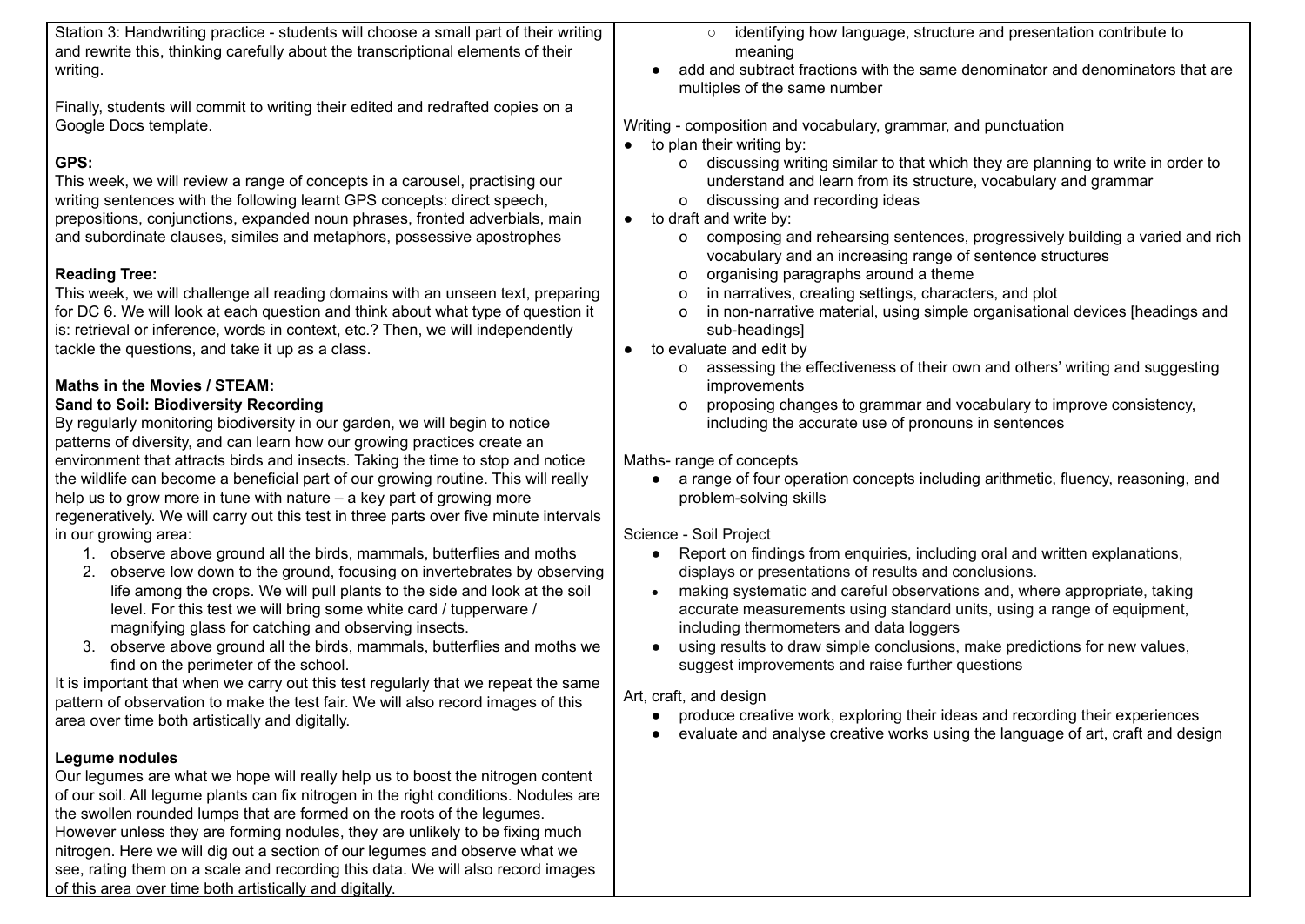| We will continue documenting our learning in Book Creator, showing through         |                                                                                                  |
|------------------------------------------------------------------------------------|--------------------------------------------------------------------------------------------------|
| text, analysis, and images how the soil project progresses.                        |                                                                                                  |
|                                                                                    |                                                                                                  |
| <b>Maths:</b>                                                                      |                                                                                                  |
| This week as we culminate all of our Math slearning from the term, we will hold    |                                                                                                  |
| our own Mathematical Commonwealth Games tournament, in order to sharpen            |                                                                                                  |
| our skills for DC6! Students will work around a series of mathematical events      |                                                                                                  |
| inside the classroom and out in the playground. These challenges will include:     |                                                                                                  |
| speed times tables                                                                 |                                                                                                  |
| problem solving                                                                    |                                                                                                  |
|                                                                                    |                                                                                                  |
| positions and direction                                                            |                                                                                                  |
| bus stop method                                                                    |                                                                                                  |
| measuring our personal bests in throwing, running, jumping and                     |                                                                                                  |
| skipping                                                                           |                                                                                                  |
| Students will be encouraged to challenge themselves in each of these events        |                                                                                                  |
| and to strive for personal victory!                                                |                                                                                                  |
|                                                                                    |                                                                                                  |
| Film Technique of the Week - We will review sounds (diegetic and non-diegetic)     |                                                                                                  |
| and music. Students will establish the difference between diegetic and             |                                                                                                  |
| non-diegetic sounds, those made on-screen versus in post-production,               |                                                                                                  |
| respectively. Students will practice making non-diegetic sound effects to match    |                                                                                                  |
| scenes in the film.                                                                |                                                                                                  |
|                                                                                    |                                                                                                  |
| <b>Arithmetic:</b>                                                                 |                                                                                                  |
| Mixed arithmetic questions using the four operations to consolidate Year 4         |                                                                                                  |
| objectives                                                                         |                                                                                                  |
|                                                                                    |                                                                                                  |
| <b>Friday 15th July</b>                                                            |                                                                                                  |
| <b>Learning Experiences</b>                                                        | <b>Skills:</b>                                                                                   |
|                                                                                    | Writing                                                                                          |
| <b>Friday Big Write:</b>                                                           | identifying the audience and purpose of the writing, selecting the appropriate form<br>$\bullet$ |
| Dangal Diaries #5: Geeta takes gold and a dream is fulfilled, but is it just       | and using other similar writing as models for their own                                          |
| Mahavir's dream at this point? Students will write in Geeta's perspective about    | noting and developing initial ideas, drawing on reading and research where                       |
| her long rise to stardom, her hardships and struggles, and how Mahavir has         | necessary                                                                                        |
| pushed her this far. They will then detail the entire gold match against Angelina, | in writing narratives, considering how authors have developed characters and                     |
| using descriptive detail to engage the reader in Geeta's final dramatic wrestle.   | settings in what students have read, listened to or seen performed                               |
|                                                                                    | selecting appropriate grammar and vocabulary, understanding how such choices                     |
| <b>Messy Maths:</b>                                                                | can change and enhance meaning                                                                   |
| A range of fluency, reasoning, and problem-solving questions based on a range      |                                                                                                  |
| of concepts learnt throughout the half-term.                                       | Maths-range of concepts                                                                          |
|                                                                                    | a range of four operation concepts including arithmetic, fluency, reasoning, and                 |
| PE/ Sports: (Activities, key skills / techniques)                                  | problem-solving skills                                                                           |
| This week is the big one - the National TEFAT Competition. We've got the best      |                                                                                                  |
| of the best from the whole of TEFAT getting one more chance to improve their       | Physical education                                                                               |
| PBs and become champions.                                                          |                                                                                                  |
|                                                                                    | develop competence to excel in a broad range of physical activities                              |
|                                                                                    | are physically active for sustained periods of time                                              |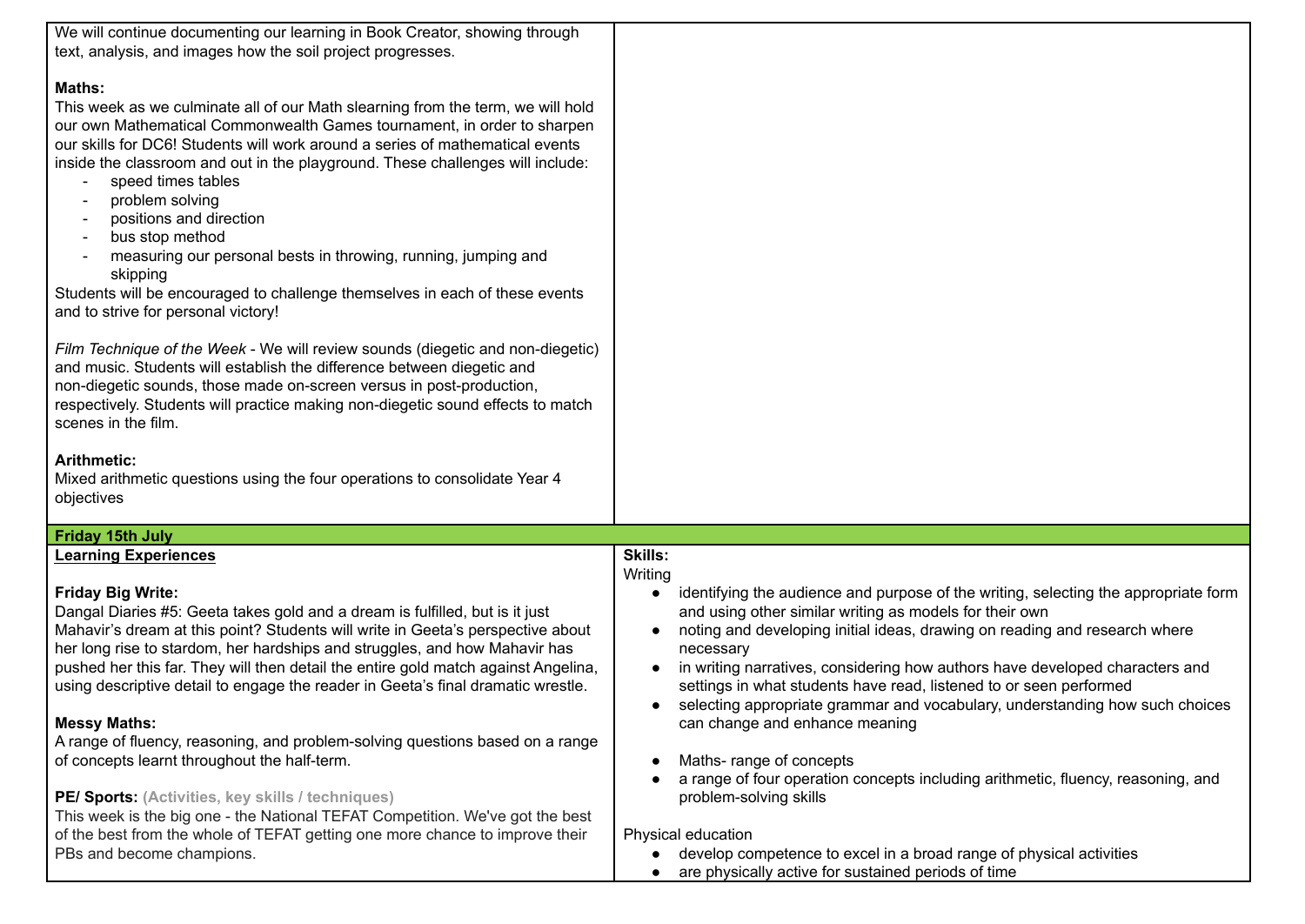| Throwing - Key techniques: Timing their run up, releasing at a 45 degree angle,<br>using their other arm to help balance and as a guide, using explosive power                                                                                                                            | engage in competitive sports and activities<br>lead healthy, active lives |
|-------------------------------------------------------------------------------------------------------------------------------------------------------------------------------------------------------------------------------------------------------------------------------------------|---------------------------------------------------------------------------|
| from the whole body and following through.<br>Sprinting - Key techniques: Stable starting position, weight forwards, looking<br>straight ahead, staying in the lane, elbows bent and pumping, accelerating over<br>the finish line.                                                       | use running and jumping in movement and isolation                         |
| Standing Jump - Key techniques: Both feet on the edge of the line, swinging<br>arms back and forwards to gain momentum, push off from low down at 45<br>degrees, extending from the knees fully, throwing arms through to fully<br>extended, landing on both feet only stepping forwards. |                                                                           |
|                                                                                                                                                                                                                                                                                           |                                                                           |
| <b>WEEK 7 THEME/ Hook: Celebration!</b><br><b>Graduations &amp; Performance Week</b>                                                                                                                                                                                                      |                                                                           |
| Monday 18th July - Wednesday 20th July                                                                                                                                                                                                                                                    |                                                                           |
| <b>Learning Experiences/Context of the film:</b>                                                                                                                                                                                                                                          | <b>Skills:</b>                                                            |

The ending of the film is met with much elation by all of its characters, Geeta Babita, and Mahavir in particular. Their long journey has been met with so no success and it is now abundantly clear that Geeta's trajectory to the top of female wrestling in India and the world is deserving of much celebration. We honour this celebration with our own, celebrating a year long journey through Year 4, our first full school year in two years!

#### **Immersion experience:**

This week, students will culminate this half-term's learning of film techniques we are a film-based school, students will now know the skills and techniques necessary to create dynamic and engaging films. They will think about as m techniques as they can – referencing their weekly film technique learning – create a how-to guide for filming videos as a student at Greenside!

### **English:**

How-to guides for filming

### **Writing Experience:**

Students will film themselves and their partners, showing off and explaining various film techniques learnt this half-term. They will do this using iMovie. they have created examples of these film techniques, they will import their videos into Google Slides in order to create a presentation on film technique Students will then show their film technique videos to the class. We will vote the best film technique video and nominate this video to be used as film quides for all Greenside students!

## **GPS:**

Students will review their learnt GPS from this school year, using the Year 4 writing assessment grid, ticking off the areas that they covered throughout the

|              | Skills:                                                                                                                                                                                                                    |                                                                                                                                                                                                                                                                                   |                   |                   |                  |
|--------------|----------------------------------------------------------------------------------------------------------------------------------------------------------------------------------------------------------------------------|-----------------------------------------------------------------------------------------------------------------------------------------------------------------------------------------------------------------------------------------------------------------------------------|-------------------|-------------------|------------------|
| а,<br>nuch   | Independence                                                                                                                                                                                                               | Organisation                                                                                                                                                                                                                                                                      | <b>Resilience</b> | <b>Reflection</b> | <b>Team Work</b> |
| e will<br>ıh | purposes<br>$\bullet$                                                                                                                                                                                                      | Reading Tree Skills: (Ongoing selection through the half term)<br>continuing to read and discuss an increasingly wide range of books<br>reading books that are structured in different ways and reading for a range of<br>increasing their familiarity with a wide range of books |                   |                   |                  |
| s. As<br>۱S  | choices                                                                                                                                                                                                                    | recommending books that they have read to their peers, giving reasons for their                                                                                                                                                                                                   |                   |                   |                  |
| any<br>and   | writing<br>$\bullet$<br>$\bullet$                                                                                                                                                                                          | identifying and discussing themes and conventions in and across a wide range of<br>making comparisons within and across books                                                                                                                                                     |                   |                   |                  |
|              | learning a wider range of poetry by heart<br>preparing poems and plays to read aloud and to perform, showing understanding<br>$\bullet$<br>through intonation, tone and volume so that the meaning is clear to an audience |                                                                                                                                                                                                                                                                                   |                   |                   |                  |
|              | $\circ$                                                                                                                                                                                                                    | understand what they read by:<br>checking that the book makes sense to them, discussing their<br>understanding and exploring the meaning of words in context                                                                                                                      |                   |                   |                  |
| Once         | $\circ$<br>$\circ$                                                                                                                                                                                                         | asking questions to improve their understanding<br>drawing inferences such as inferring characters' feelings, thoughts and                                                                                                                                                        |                   |                   |                  |
| эs.          |                                                                                                                                                                                                                            | motives from their actions, and justifying inferences with evidence                                                                                                                                                                                                               |                   |                   |                  |
| e on         | $\circ$                                                                                                                                                                                                                    | predicting what might happen from details stated and implied                                                                                                                                                                                                                      |                   |                   |                  |
| des          | $\circ$<br>$\circ$                                                                                                                                                                                                         | summarising the main ideas drawn from more than one paragraph,<br>identifying key details that support the main ideas<br>identifying how language, structure and presentation contribute to                                                                                       |                   |                   |                  |
| he           |                                                                                                                                                                                                                            | meaning<br>add and subtract fractions with the same denominator and denominators that are<br>multiples of the same number                                                                                                                                                         |                   |                   |                  |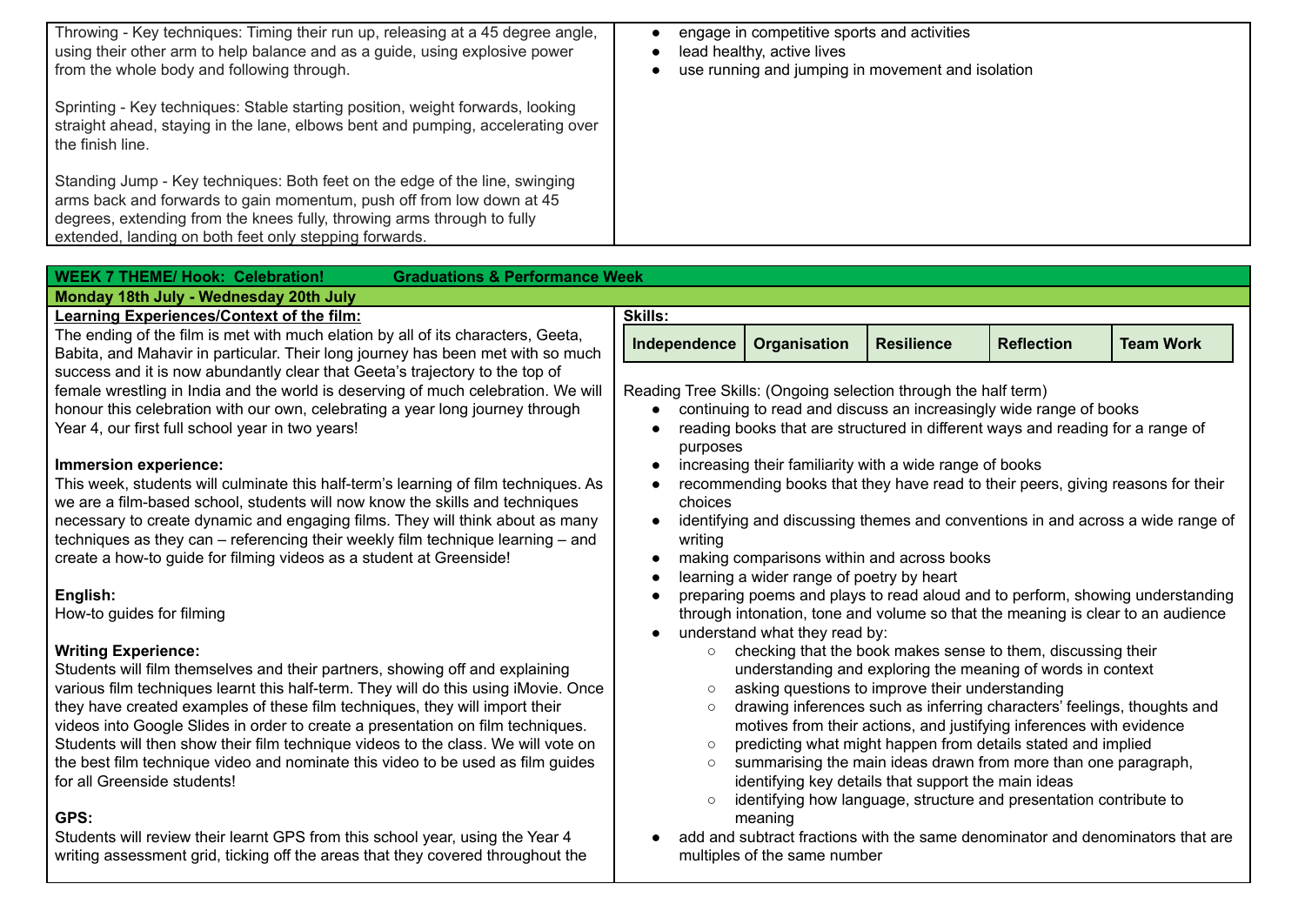| year. We will then look at the Year 5 writing assessment grids and consider what                                                                                                                                                                                                                                                                                                                                                                                                                                                                                                                                                                                                                                                                                                                                                                                                                                                                                                                                                                                                                                                                                                                                                                                                                                                                                                                                                 | Writing - composition and vocabulary, grammar, and punctuation                                                                                                                                                                                                                                                                                                                                                                                                                                                                                                                                                                                                                                                                                                                                                                                                                                                                                                                                                                                                                                                                                                                                                                                                                                         |
|----------------------------------------------------------------------------------------------------------------------------------------------------------------------------------------------------------------------------------------------------------------------------------------------------------------------------------------------------------------------------------------------------------------------------------------------------------------------------------------------------------------------------------------------------------------------------------------------------------------------------------------------------------------------------------------------------------------------------------------------------------------------------------------------------------------------------------------------------------------------------------------------------------------------------------------------------------------------------------------------------------------------------------------------------------------------------------------------------------------------------------------------------------------------------------------------------------------------------------------------------------------------------------------------------------------------------------------------------------------------------------------------------------------------------------|--------------------------------------------------------------------------------------------------------------------------------------------------------------------------------------------------------------------------------------------------------------------------------------------------------------------------------------------------------------------------------------------------------------------------------------------------------------------------------------------------------------------------------------------------------------------------------------------------------------------------------------------------------------------------------------------------------------------------------------------------------------------------------------------------------------------------------------------------------------------------------------------------------------------------------------------------------------------------------------------------------------------------------------------------------------------------------------------------------------------------------------------------------------------------------------------------------------------------------------------------------------------------------------------------------|
| we already know and what we will learn in the upcoming school year.                                                                                                                                                                                                                                                                                                                                                                                                                                                                                                                                                                                                                                                                                                                                                                                                                                                                                                                                                                                                                                                                                                                                                                                                                                                                                                                                                              | $\bullet$ to plan their writing by:                                                                                                                                                                                                                                                                                                                                                                                                                                                                                                                                                                                                                                                                                                                                                                                                                                                                                                                                                                                                                                                                                                                                                                                                                                                                    |
| <b>Reading Tree:</b><br>For this reading tree, we will celebrate the characters whose journeys we have<br>followed throughout the school year. We will think back on all the class books we<br>had and discuss which ones were our favourite and which characters we<br>enjoyed the most. Students will then create PicCollages based on these<br>characters.<br>Maths in the Movies / STEAM:<br><b>Soil Project</b><br>As Year 4 is the final class to cover the soil project, we will be able to reflect on<br>our learning by analysing our data set for the term as well as the data taken from<br>other classes across the whole year!<br>This week we will celebrate Geeta and Babita's journeys! Students will reflect on<br>their learning this term. Students will write a reflection where they talk about their<br>experiences and include thoughts on:<br>In what ways did each letter of S.T.E.A.M. show our learning of soil?<br>How has technology factored into this half-term's learning?<br>What more would we like to learn about soil?<br>How did we use outdoor learning?<br>How did our STEAM project link into Dangal?<br>What World Ready skills did we use?<br>We will finalise our documenting of the soil project in our Book Creator, showing<br>through text, analysis, and images how the soil project functions, what its<br>conclusions are, and how it is essential learning to be sustainable! | o discussing writing similar to that which they are planning to write in order to<br>understand and learn from its structure, vocabulary and grammar<br>o discussing and recording ideas<br>$\bullet$ to draft and write by:<br>composing and rehearsing sentences, progressively building a varied and rich<br>$\circ$<br>vocabulary and an increasing range of sentence structures<br>organising paragraphs around a theme<br>o<br>in narratives, creating settings, characters, and plot<br>O<br>in non-narrative material, using simple organisational devices [headings and<br>o<br>sub-headings]<br>• to evaluate and edit by<br>assessing the effectiveness of their own and others' writing and suggesting<br>$\circ$<br>improvements<br>proposing changes to grammar and vocabulary to improve consistency,<br>0<br>including the accurate use of pronouns in sentences<br>Maths-range of concepts<br>a range of four operation concepts including arithmetic, fluency, reasoning, and<br>problem-solving skills<br>Science - Soil Project<br>reflecting and analysing our soil project learning<br>Art, craft, and design<br>produce creative work, exploring their ideas and recording their experiences<br>evaluate and analyse creative works using the language of art, craft and design |
| Maths:<br>This week, we will review our DC6 tests and highlight some areas of<br>improvement, considering which skills we need to sharpen over the summer. We<br>will also celebrate our Mathslearning with friendly competitions, including times<br>table challenges and problem-solving quizzes.                                                                                                                                                                                                                                                                                                                                                                                                                                                                                                                                                                                                                                                                                                                                                                                                                                                                                                                                                                                                                                                                                                                              |                                                                                                                                                                                                                                                                                                                                                                                                                                                                                                                                                                                                                                                                                                                                                                                                                                                                                                                                                                                                                                                                                                                                                                                                                                                                                                        |
| Film Technique of the Week - term recap of technical film learning. Students will<br>consider all of the techniques used in order to put together their film technique<br>videos/Google Slides                                                                                                                                                                                                                                                                                                                                                                                                                                                                                                                                                                                                                                                                                                                                                                                                                                                                                                                                                                                                                                                                                                                                                                                                                                   |                                                                                                                                                                                                                                                                                                                                                                                                                                                                                                                                                                                                                                                                                                                                                                                                                                                                                                                                                                                                                                                                                                                                                                                                                                                                                                        |
| <b>Arithmetic:</b><br>Mixed arithmetic questions using the four operations to consolidate Year 4<br>objectives                                                                                                                                                                                                                                                                                                                                                                                                                                                                                                                                                                                                                                                                                                                                                                                                                                                                                                                                                                                                                                                                                                                                                                                                                                                                                                                   |                                                                                                                                                                                                                                                                                                                                                                                                                                                                                                                                                                                                                                                                                                                                                                                                                                                                                                                                                                                                                                                                                                                                                                                                                                                                                                        |